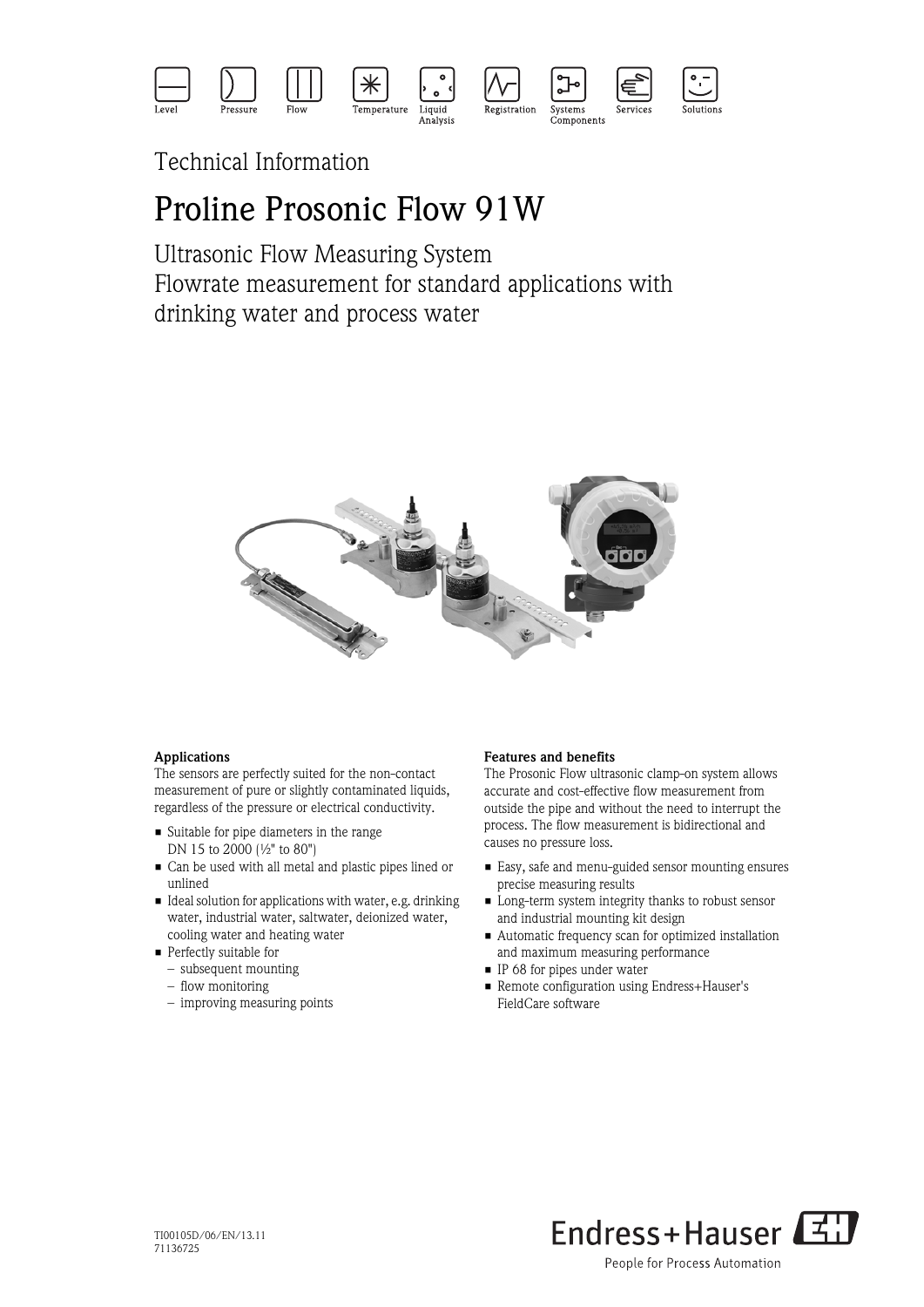# Table of contents

| Function and system design3                                                         |
|-------------------------------------------------------------------------------------|
|                                                                                     |
|                                                                                     |
|                                                                                     |
|                                                                                     |
|                                                                                     |
|                                                                                     |
|                                                                                     |
|                                                                                     |
|                                                                                     |
|                                                                                     |
|                                                                                     |
|                                                                                     |
|                                                                                     |
|                                                                                     |
|                                                                                     |
|                                                                                     |
|                                                                                     |
|                                                                                     |
|                                                                                     |
|                                                                                     |
|                                                                                     |
|                                                                                     |
|                                                                                     |
|                                                                                     |
|                                                                                     |
|                                                                                     |
|                                                                                     |
|                                                                                     |
| Performance characteristics 10                                                      |
|                                                                                     |
|                                                                                     |
|                                                                                     |
|                                                                                     |
| Operating conditions: installation  11                                              |
|                                                                                     |
|                                                                                     |
|                                                                                     |
|                                                                                     |
| Operating conditions: environment 12                                                |
|                                                                                     |
|                                                                                     |
|                                                                                     |
| Shock and vibration resistance $\ldots, \ldots, \ldots, \ldots, \ldots, \ldots, 13$ |
|                                                                                     |
|                                                                                     |
|                                                                                     |
| Medium pressure range (nominal pressure)  13                                        |
|                                                                                     |
|                                                                                     |
|                                                                                     |
| Mechanical construction  14                                                         |
|                                                                                     |
|                                                                                     |

| Human interface $\dots\dots\dots\dots\dots\dots\dots\dots\dots\dots$ |
|----------------------------------------------------------------------|
|                                                                      |
|                                                                      |
|                                                                      |
| Documentation 23                                                     |
| Registered trademarks23                                              |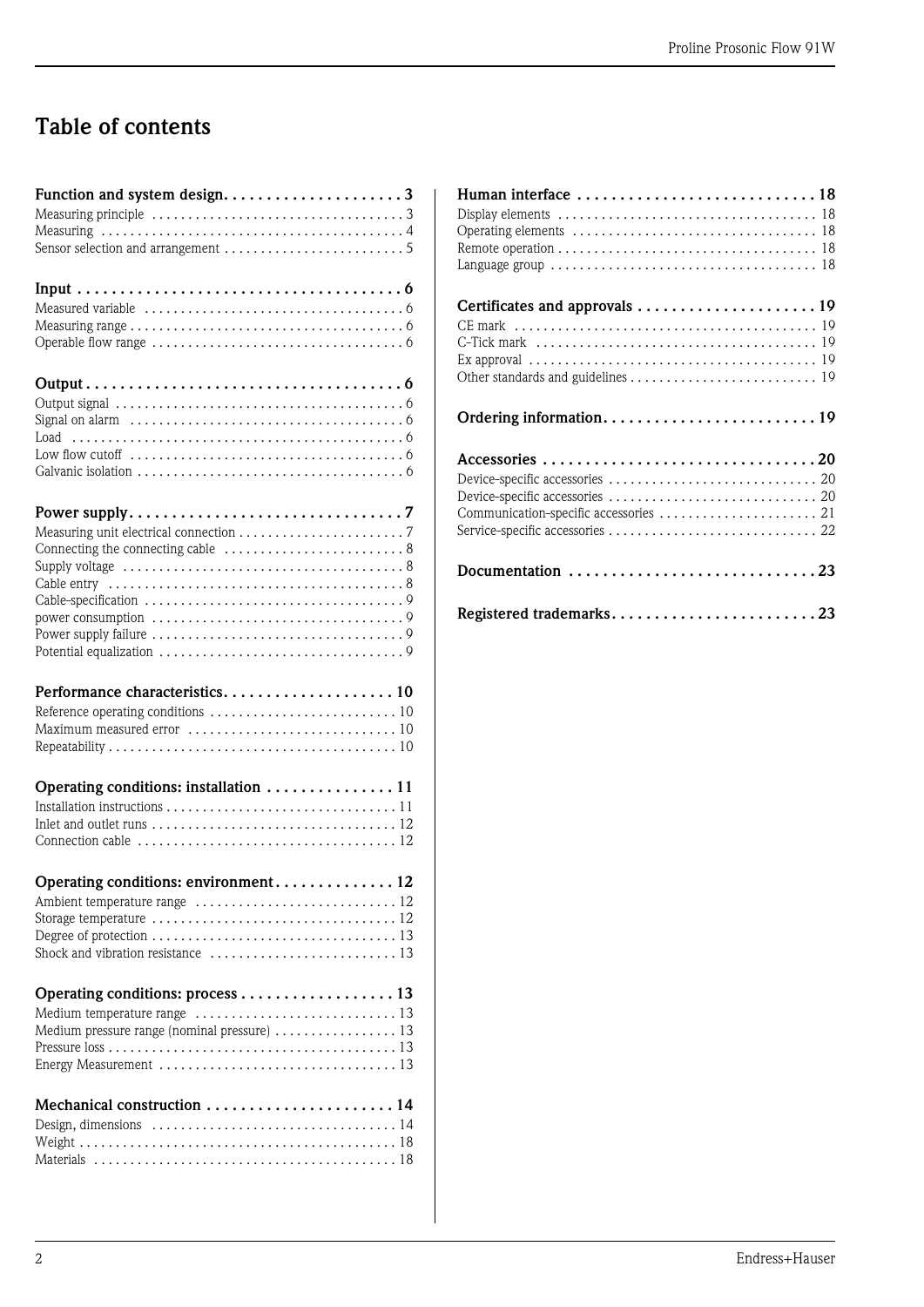## <span id="page-2-0"></span>Function and system design

<span id="page-2-1"></span>Measuring principle The measuring system operates on the principle of transit time difference. In this measurement method, acoustic (ultrasonic) signals are transmitted between two sensors. The signals are sent in both directions, i.e. the sensor in question works as both a sound transmitter and a sound receiver.

> As the propagation velocity of the waves is less when the waves travel against the direction of flow than along the direction of flow, a transit time difference occurs. This transit time difference is directly proportional to the flow velocity.



*Principle of the transit time difference measurement method*

 $Q = v \cdot A$ 

- *a Sensor*
- *b Sensor*
- *Q Volume flow*
- *v*  $Flow$  *velocity (v* $\sim \Delta t$ )
- $\Delta t$  *Transit time difference*  $(\Delta t = t_a t_b)$ <br>*A Pine cross-sectional area*
- *A Pipe cross-sectional area*

The measuring system calculates the volume flow of the fluid from the measured transit time difference and the pipe cross-sectional area. In addition to measuring the transit time difference, the system simultaneously measures the sound velocity of the fluid. This additional measured variable can be used to distinguish different fluids or as a measure of product quality.

The measuring device can be configured onsite to suit the specific application using Quick Setup menus.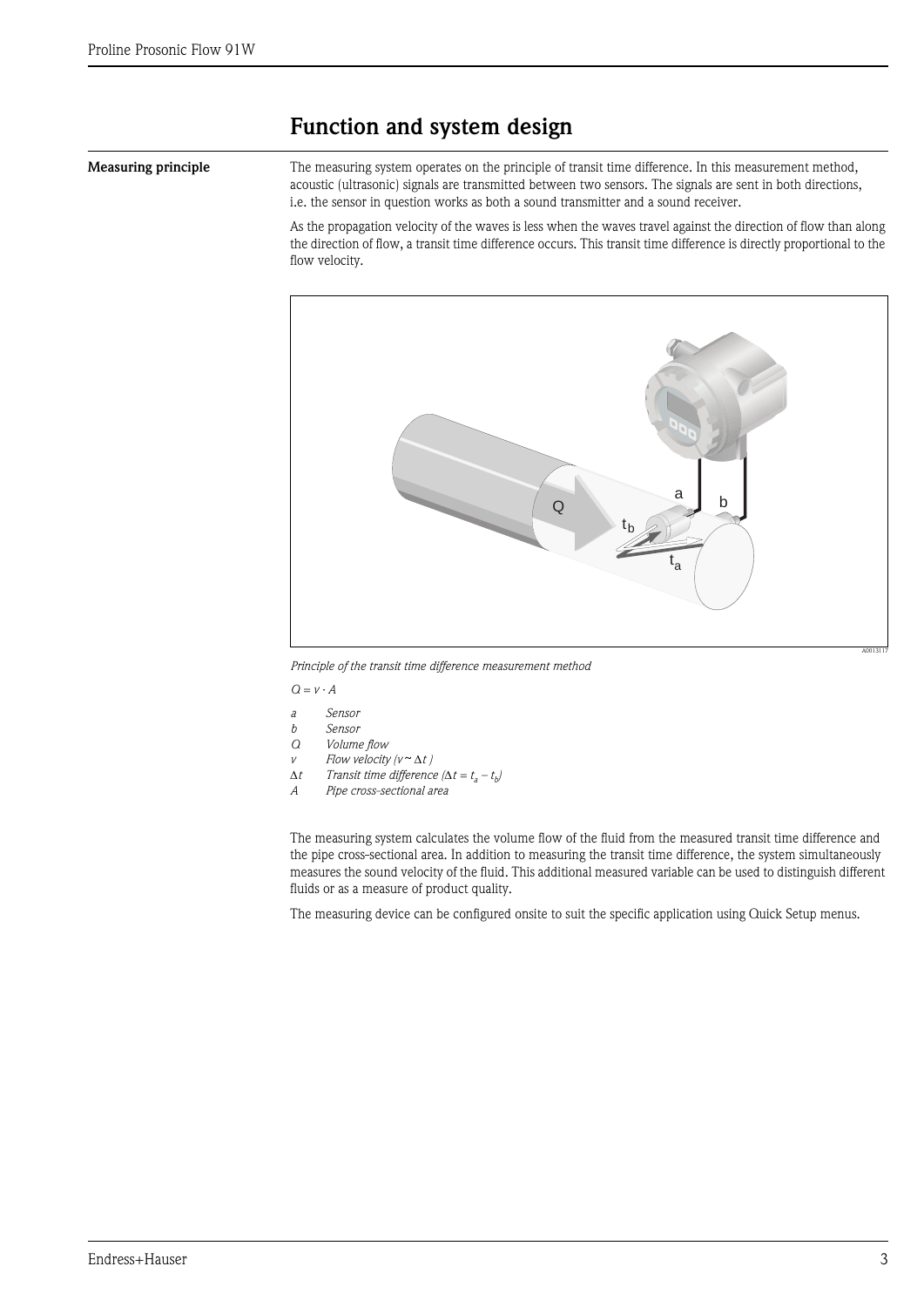<span id="page-3-0"></span>Measuring The measuring system consists of one transmitter and two sensors. Different versions are available depending on the specific requirements.

> The transmitter is used both to control the sensors and to prepare, process and evaluate the measuring signals, and to convert the signals to a desired output variable.

> The sensors work as sound transmitters and sound receivers. Depending on the application and version, the sensors can be arranged for measurement via one or two traverses  $\rightarrow \mathbb{\tilde{B}}$  5.

### **Transmitter**





### Mounting accessories

The requisite mounting distances must be determined for the sensors. Information on the fluid, the pipe material used and the exact pipe dimensions is needed to determine these values. The values for the sound velocity of the following fluids, pipe materials and lining materials are stored in the transmitter:

| Fluid                                                                                                                                               |                                                                                                                                            | Pipe material                                                                                                                                             |                                                                                                     | Lining                                                      |  |
|-----------------------------------------------------------------------------------------------------------------------------------------------------|--------------------------------------------------------------------------------------------------------------------------------------------|-----------------------------------------------------------------------------------------------------------------------------------------------------------|-----------------------------------------------------------------------------------------------------|-------------------------------------------------------------|--|
| $\blacksquare$ Water<br>$\blacksquare$ Sea water<br>• Distilled water<br>$\blacksquare$ Ammonia<br>■ Alcohol<br>• Benzene<br>■ Bromide<br>■ Ethanol | $\blacksquare$ Glycol<br>■ Kerosene<br>$\blacksquare$ Milk<br>• Methanol<br>■ Toluene<br>■ Lube oil<br>$\blacksquare$ Fuel Oil<br>• Petrol | • Carbon steel<br>• Ductile Iron<br>■ Stainless steel<br>$\blacksquare$ Alloy C<br>$\blacksquare$ PVC<br>$\blacksquare$ PE<br>$\blacksquare$ LDPE<br>HDPE | $\blacksquare$ PVDF<br>$\blacksquare$ PA<br>$\blacksquare$ PP<br>PTFE<br>$\blacksquare$ Glass pyrex | Mortar<br>$\blacksquare$ Rubber<br>$\blacksquare$ Tar Epoxy |  |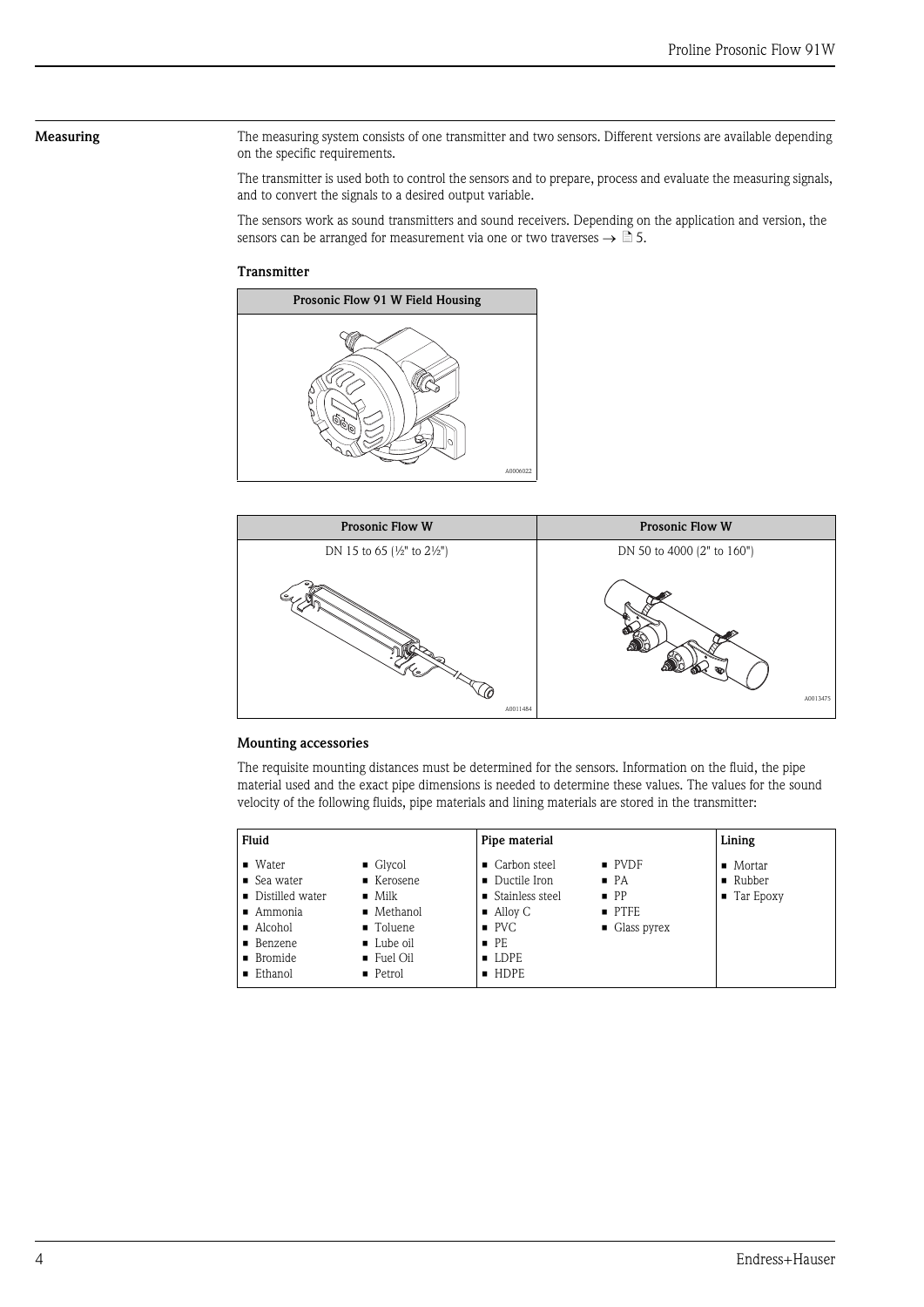### <span id="page-4-0"></span>Sensor selection and arrangement

- The sensors can be arranged in two ways:
- Mounting arrangement for measurement via one traverse:
	- the sensors are located on opposite sides of the pipe.
- Mounting arrangement for measurement via two traverses: the sensors are located on the same side of the pipe.



*Sensor mounting arrangement (top view)*

- *1 Mounting arrangement for measurement via one traverse*
- *2 Mounting arrangement for measurement via two traverses*

### Recommendations

The number of traverses required depends on the sensor type, the nominal diameter and the thickness of the pipe wall. We recommend the following types of mounting:

|  | Sensor Type     | <b>Nominal Diameter</b>                        | <b>Sensor Frequency</b> | Sensor ID               | Type of Mounting $1$ |
|--|-----------------|------------------------------------------------|-------------------------|-------------------------|----------------------|
|  |                 | DN 15 to 65 $\frac{1}{2}$ to 2 $\frac{1}{2}$ ) | 6 MHz                   | W-CL-6F                 | 2 traverses $3$      |
|  |                 | DN 80 (3")                                     | 2 MHz                   | $W$ -CL-2F              | 2 traverses          |
|  | Prosonic Flow W | DN 100 to 300 (4" to 12")                      | 2 MHz (or 1 MHz)        | W-CL-2F<br>$W$ -CL-1F   | 2 traverses $2$      |
|  |                 | DN 300 to 600 (12" to 24")                     | 1 MHz (or 2 MHz)        | $W-CL-1F$<br>$W$ -CL-2F | 2 traverses $^{2)}$  |
|  |                 | DN 650 to 2000 (26" to 80")                    | $1$ MHz (or 0.5 MHz)    | $W$ -CL-1F<br>W-CL-05F  | 1 traverse $^{2)}$   |

<sup>1)</sup> The installation of clamp-on sensors is principally recommended in the 2 traverse type installation. This type of installation allows the easiest and most comfortable type of mounting. However, in certain applications a 1 traverse installation may be preferred:

- $\blacksquare$  Certain plastic pipes with wall thickness  $>4$  mm (0.16 in)
- **•** Lined pipes
- Applications with fluids with high acoustic damping
- <sup>2)</sup> 0.5 MHz sensors are also recommended for applications with composite material pipes such as GRP and may be recommended for certain lined pipes, pipes with wall thickness >10 mm (0.4 in), or applications with media with high acoustic damping. In addition, for these applications we principally recommend mounting the W sensors in a 1 traverse configuration.
- <sup>3)</sup> 6 MHz sensors are recommended for applications where flow velocity is  $< 10$  m/s (32.8 Hz/s)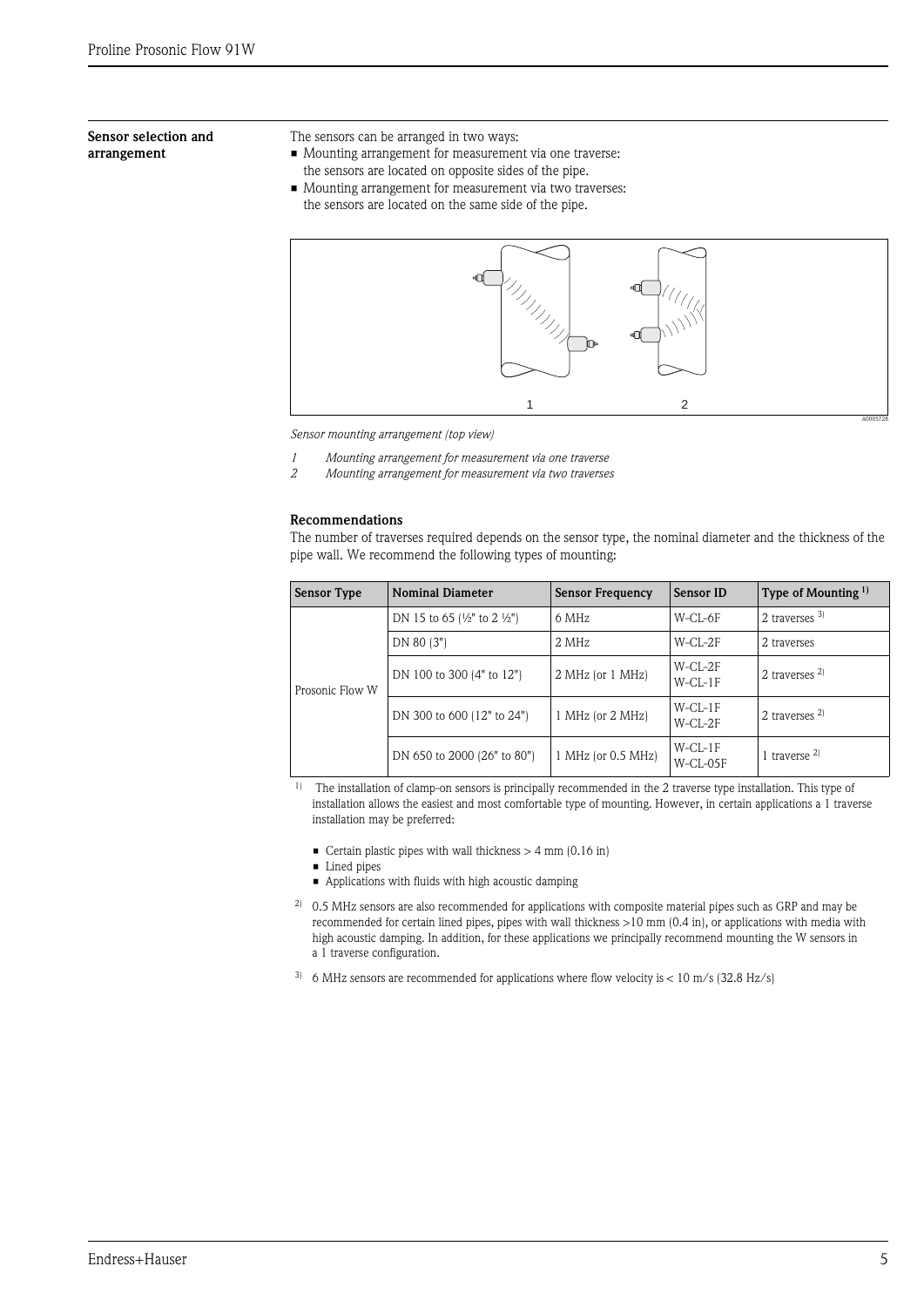<span id="page-5-2"></span><span id="page-5-1"></span>

|                     | Input                                                                          |
|---------------------|--------------------------------------------------------------------------------|
| Measured variable   | Flow velocity (differential delay proportional to flow velocity)               |
| Measuring range     | Typically $v = 0$ to 15 m/s (0 to 50 ft/s) at the specified measuring accuracy |
| Operable flow range | Over 150 : 1                                                                   |

# <span id="page-5-4"></span><span id="page-5-0"></span>Output

<span id="page-5-9"></span><span id="page-5-8"></span><span id="page-5-7"></span><span id="page-5-6"></span><span id="page-5-5"></span><span id="page-5-3"></span>

| Output signal                                                                                                              | Current output:<br>Galvanically isolated<br>Full scale value adjustable<br><b>Temperature coefficient: typ. 2 <math>\mu</math>A</b> /°C, resolution: 1.5 $\mu$ A<br>Active: 4 to 20 mA, $R_L < 700 \Omega$ (for HART: RL $\geq$ 250 $\Omega$ )                                                                                                                                                                                                      |  |  |  |  |
|----------------------------------------------------------------------------------------------------------------------------|-----------------------------------------------------------------------------------------------------------------------------------------------------------------------------------------------------------------------------------------------------------------------------------------------------------------------------------------------------------------------------------------------------------------------------------------------------|--|--|--|--|
|                                                                                                                            | Pulse/status output:<br>Galvanically isolated<br>• Open collector<br>$\blacksquare$ 30 V DC / 250 mA<br>$\blacksquare$ Passive<br>• Can be configured as:<br>- <b>Pulse output:</b> pulse value and pulse polarity can be selected, max. pulse width adjustable (5 to 2000 ms),<br>pulse frequency max. 100 Hz<br>- <b>Status output:</b> for example, can be configured for error messages, empty pipe detection, flow recognition,<br>limit value |  |  |  |  |
| Signal on alarm                                                                                                            | $\blacksquare$ Current output $\rightarrow$ failsafe mode selectable.<br>■ Pulse/frequency output $\rightarrow$ failsafe mode selectable                                                                                                                                                                                                                                                                                                            |  |  |  |  |
| Load                                                                                                                       | See "Output signal"                                                                                                                                                                                                                                                                                                                                                                                                                                 |  |  |  |  |
| Low flow cutoff                                                                                                            | Switching point for the low flow freely selectable.                                                                                                                                                                                                                                                                                                                                                                                                 |  |  |  |  |
| <b>Galvanic isolation</b><br>All circuits for inputs, outputs, and power supply are galvanically isolated from each other. |                                                                                                                                                                                                                                                                                                                                                                                                                                                     |  |  |  |  |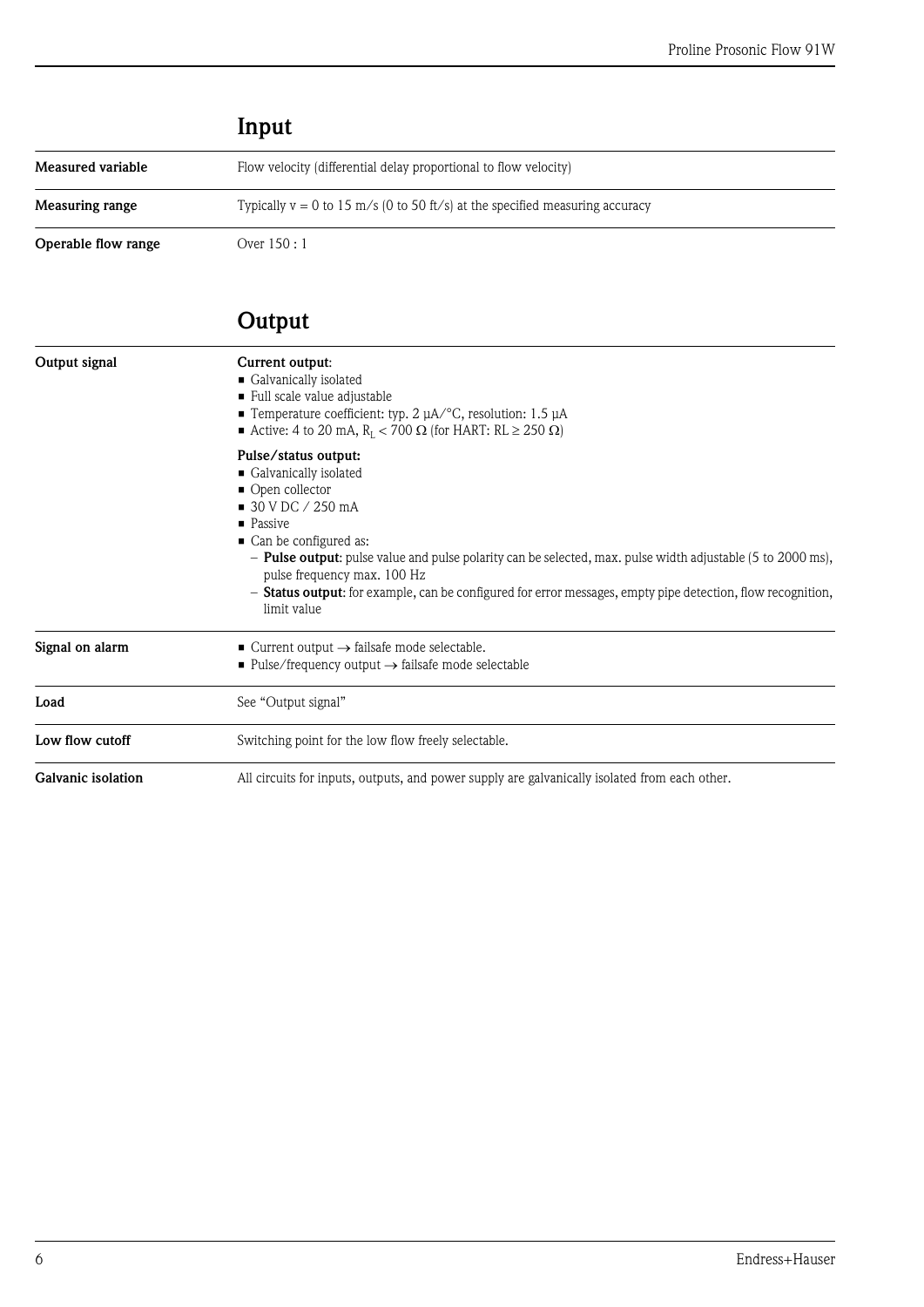# <span id="page-6-0"></span>Power supply

### <span id="page-6-1"></span>Measuring unit electrical connection



*Connecting the transmitter (Aluminium-Fieldhousing). cable cross-section: max. 2.5 mm(AWG 13)*

- 
- *a Cover b Cable for power supply: 85 to 260 V AC, 20 to 55 V AC, 16 to 62 V DC*
- *c Terminal for power supply:*
- *d Terminal for power supply:* Nr. 1–2 *(terminal assignment)*
- *e Signal cable*
- 
- *f Ground terminal für signal cable g Terminal connector for signal cable:* Nr. 24–27 *(terminal assignment)*
- *h Service connector*
- *i Ground terminal for potential matching*

### *Terminal assignment Prosonic Flow 91W*

| Order variant                                 | Terminal No. (inputs/outputs)      |                     |                      |                      |  |
|-----------------------------------------------|------------------------------------|---------------------|----------------------|----------------------|--|
|                                               | $26 (+)/27 (-)$<br>$24 (+)/25 (-)$ |                     | $1(L1/L+)$ /2 (N/L-) |                      |  |
| Fixed communication boards (fixed assignment) |                                    |                     |                      |                      |  |
| $01***$ ************ $\Delta$                 | Pulse output                       | HART current output |                      | Power supply         |  |
| Functional values                             | see "Output signal"                |                     |                      | see "supply voltage" |  |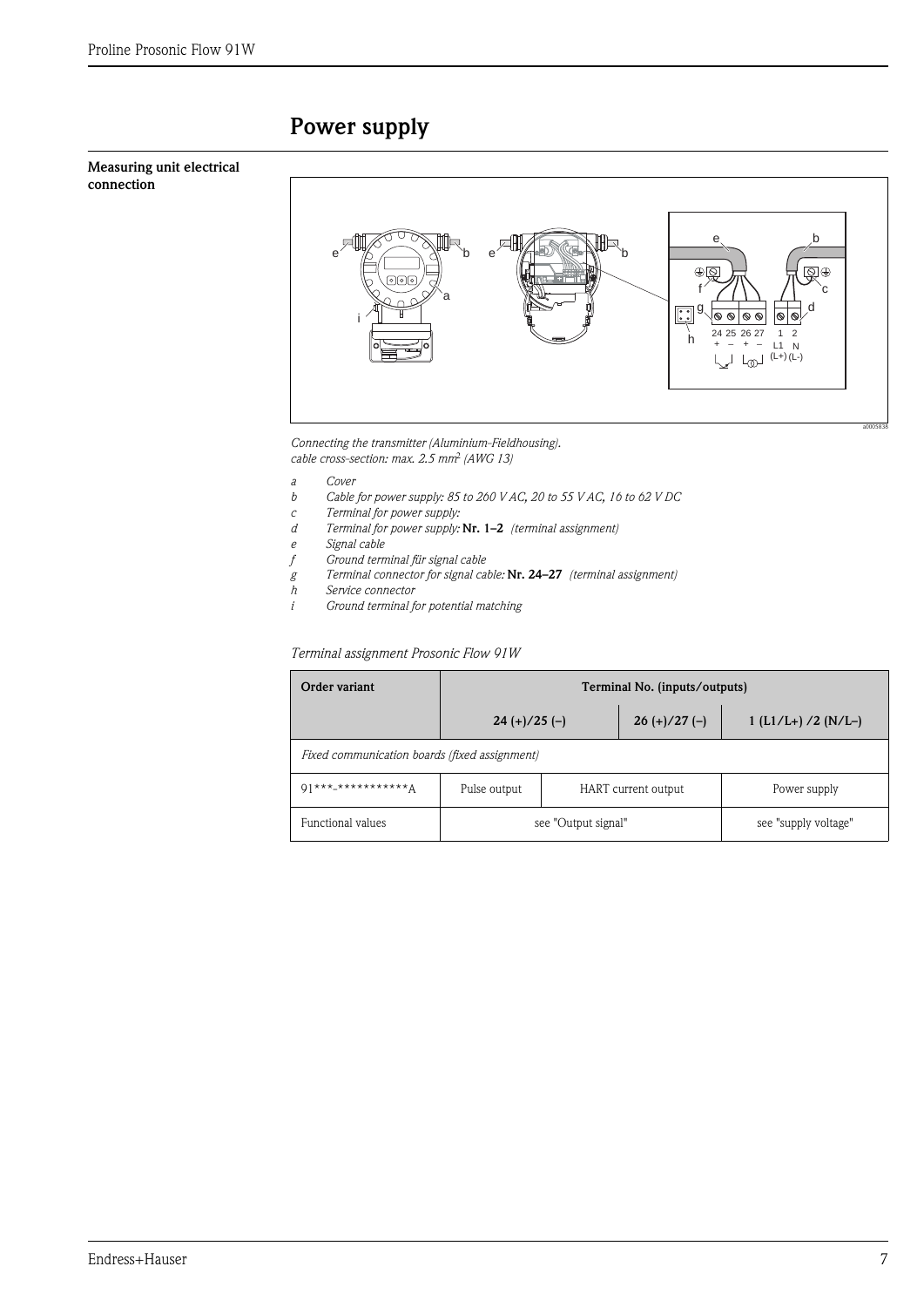<span id="page-7-2"></span><span id="page-7-1"></span><span id="page-7-0"></span>

| Connecting the connecting<br>cable | Connection sensor cable in the electronics compartment                                                                                                                                                                                                            |  |  |  |
|------------------------------------|-------------------------------------------------------------------------------------------------------------------------------------------------------------------------------------------------------------------------------------------------------------------|--|--|--|
|                                    | oН<br>$\blacksquare$<br>ℍ⊐<br>d<br>이어<br>a<br>b                                                                                                                                                                                                                   |  |  |  |
|                                    | A0015907<br>Sensor connection cable<br>a, b<br>Cable gland holder<br>$\cal C$<br>d<br>Cable gland                                                                                                                                                                 |  |  |  |
| Supply voltage                     | Transmitter<br>85 to 260 V AC, 45 to 65 Hz<br>20 to 55 V AC, 45 to 65 Hz<br>16 to 62 V DC                                                                                                                                                                         |  |  |  |
|                                    | Sensor<br>Powered by the transmitter                                                                                                                                                                                                                              |  |  |  |
| Cable entry                        | Power supply and signal cables (inputs/outputs)<br>• Cable entry $M20 \times 1.5$ (8 to 12 mm; 0.31 to 0.47 in)<br>Cable gland for cables, 6 to 12 mm (0.24" to 0.47")<br>■ Thread for cable entries ½" NPT, G ½"                                                 |  |  |  |
|                                    | Connection cable (sensor /transmitter)<br>Cable glands for one multicore connection cable ( $1 \times \emptyset$ 8 mm) per cable entry<br>$\blacksquare$ Cable gland M20 $\times$ 1.5<br>■ Thread for cable entries 1/2" NPT, G 1/2"                              |  |  |  |
|                                    | Connection cable (sensor /transmitter)<br>Cable glands for two single core connection cable $(2 \times \emptyset 4 \text{ mm})$ per cable entry<br>$\blacksquare$ Cable gland M20 $\times$ 1.5<br>Thread for cable entries $\frac{1}{2}$ " NPT, G $\frac{1}{2}$ " |  |  |  |
|                                    | The Prosonic Flow W DN 15 to 65 ( $\frac{1}{2}$ to 2 $\frac{1}{2}$ ") is grounded via the cable gland.                                                                                                                                                            |  |  |  |
|                                    |                                                                                                                                                                                                                                                                   |  |  |  |

*Cable gland for one multicore connection cable (1 × 8 mm /0.31 in) per cable entry*

a0016008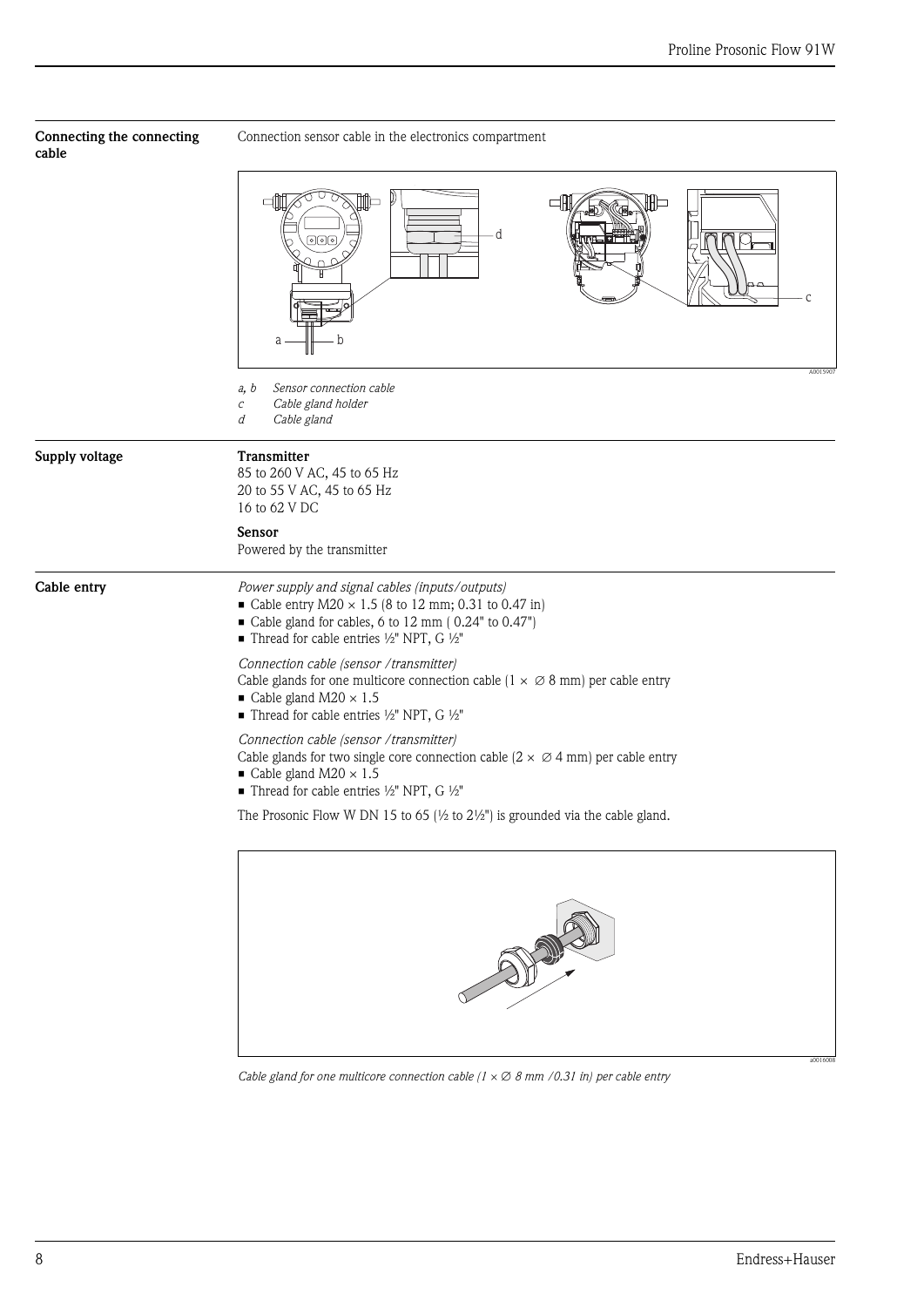

*Cable gland for two connection cables (2 × Q 4 mm/0.16") per cable entry*

<span id="page-8-3"></span><span id="page-8-2"></span><span id="page-8-1"></span><span id="page-8-0"></span>

| Cable-specification    | Only use the connection cable supplied by Endress+Hauser. Different versions of the connecting cables are<br>available $\rightarrow \Box$ 21.<br>Prosonic Flow<br>$\blacksquare$ Cable material:<br>- Prosonic Flow 91W (DN 50 to 4000/2" to 160") PVC (standard) or optional PTFE<br>- Prosonic Flow 91W (DN 15 to 65 / $\frac{1}{2}$ " to 2 $\frac{1}{2}$ ") TPE-V<br>$\blacksquare$ Cable length:<br>$-$ For use in a non hazardous zone: 5 to 60 m (16.4 to 196.8 ft) |
|------------------------|---------------------------------------------------------------------------------------------------------------------------------------------------------------------------------------------------------------------------------------------------------------------------------------------------------------------------------------------------------------------------------------------------------------------------------------------------------------------------|
|                        | Note!<br>To ensure correct measuring results, route the connection cable well clear of electrical machines and switching<br>elements.                                                                                                                                                                                                                                                                                                                                     |
| power consumption      | 85 to 250 V AC: <12 VA (incl. measuring sensor)<br>20 to 28 V AC: $<$ 7 VA (incl. measuring sensor)<br>11 to 40 V DC: $<$ 5 W (incl. measuring sensor)                                                                                                                                                                                                                                                                                                                    |
| Power supply failure   | Lasting min. 1 power cycle<br>HistoROM/T-DAT save measuring system data if the power supply fails                                                                                                                                                                                                                                                                                                                                                                         |
| Potential equalization | For potential equalization, no special measures are necessary.                                                                                                                                                                                                                                                                                                                                                                                                            |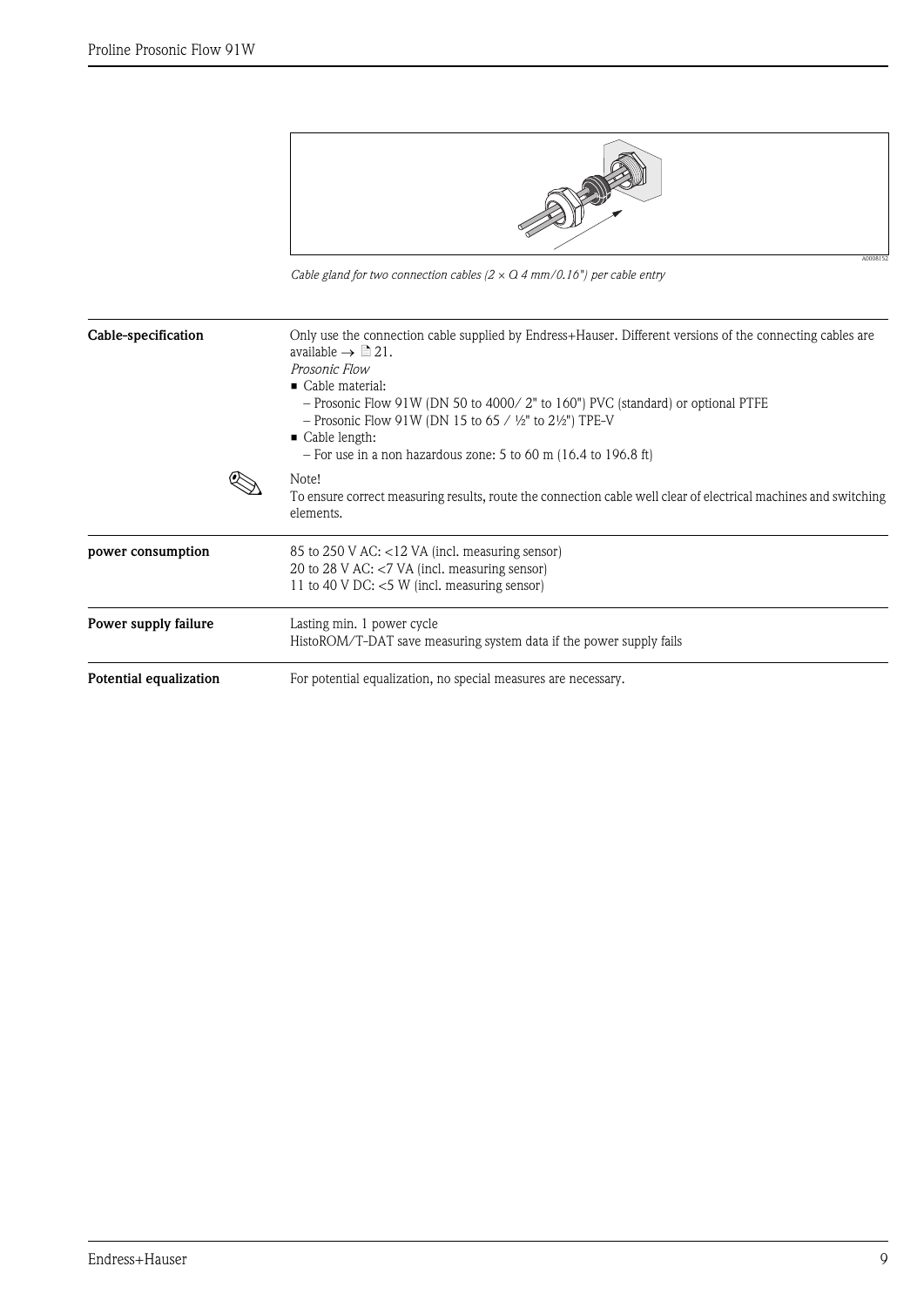## <span id="page-9-0"></span>Performance characteristics

<span id="page-9-2"></span><span id="page-9-1"></span>

| Reference operating<br>conditions | ■ Fluid temperature: $+28$ °C $\pm$ 2 K<br>Ambient temperature: $+22$ °C $\pm$ 2 K<br>■ Warm-up period: 30 minutes                                                                                                                                                                                                                                                                                                           |
|-----------------------------------|------------------------------------------------------------------------------------------------------------------------------------------------------------------------------------------------------------------------------------------------------------------------------------------------------------------------------------------------------------------------------------------------------------------------------|
|                                   | Installation:<br>■ Sensor and transmitter grounded.<br>■ The measuring sensors are mounted correctly.                                                                                                                                                                                                                                                                                                                        |
| Maximum measured error            | Measured error                                                                                                                                                                                                                                                                                                                                                                                                               |
|                                   | The measured error depends on a number of factors. A distinction is made between the measured error of the<br>device (Prosonic Flow 91 = $0.5\%$ of the measured value) and an additional installation-specific measured error<br>(typically 1.5 % of the measured value) that is independent of the device.<br>The installation-specific measured error depends on the installation conditions on site, such as the nominal |

measured error depends on the installation conditions on site, such as the nominal diameter, wall thickness, real pipe geometry, fluid etc. The sum of the two measured errors is the measured error at the measuring point.



*Example of the measured error in a pipe with a nominal diameter DN > 200 (8")*

*a Measured error of the device (0.5 % o.r. ± 3 mm/s*

*b Measured error due to installation conditions (typically 1.5 % o.r.)*

*c* Measured error at the measuring point:  $0.5\%$  o.r.  $\pm 3$  mm/s +  $1.5\%$  o.r.  $= 2\%$  o.r.  $\pm 3$  mm/s.

### Measured error at the measuring point

The measured error at the measuring point is made up of the measured error of the device (0.5 % o.r.) and the measured error resulting from the installation conditions on site. Given a flow velocity  $> 0.3$  m/s (1 ft/s) and a Reynolds number  $> 10000$ , the following are typical error limits:

| Nominal<br>diameter   | Device error limits                          | Installation-specific<br>error limits (typical) | Error limits at the measuring point<br>(typical) |
|-----------------------|----------------------------------------------|-------------------------------------------------|--------------------------------------------------|
| DN 15 $(\frac{1}{2})$ | $\pm 0.5$ % o.r. $\pm$ 5 mm/s                | $\pm 2.5$ % o.r.                                | $\rightarrow \pm 3\%$ o.r. $\pm 5$ mm/s          |
|                       | DN 25 to 200 $\pm 0.5$ % o.r. $\pm 7.5$ mm/s | $+$ $+1.5\%$ o.r.                               | $\rightarrow$ ±2 % o.r. ±7.5 mm/s                |
| $> DN$ 200            | $\pm 0.5$ % o.r. $\pm$ 3 mm/s                | $+1.5\%$ o.r.                                   | $\rightarrow \pm 2\%$ o.r. $\pm 3$ mm/s          |

o.r. = of reading

### Measurement Report

If required, the device can be supplied with a measurement report. To certify the performance of the device, a measurement is performed under reference conditions. Here, the sensors are mounted on a pipe with a nominal diameter of DN 100 (4").

The measurement report guarantees the following error limits of the device (at a flow velocity  $> 0.3$  m/s (1 ft/s) and a Reynolds number  $> 10000$ ):

|                 | Nominal diameter Guaranteed error limits of the device                                   | Guaranted error limits of the device |
|-----------------|------------------------------------------------------------------------------------------|--------------------------------------|
| Prosonic Flow W | $ DN 15 \frac{1}{2}$ , DN 25 (1"), DN 40 (1½"), DN 50 (2") $\pm$ 0.5 % o.r. $\pm$ 5 mm/s |                                      |
| Prosonic Flow W | DN 100 (4")                                                                              | $+\pm 0.5$ % o.r. $\pm$ 7.5 mm/s     |
| au afuandina    |                                                                                          |                                      |

 $o.r. = of reading$ 

<span id="page-9-3"></span>**Repeatability** Max.  $\pm 0.3$  % for flow velocity > 0.3 m/s (1 ft/s)

A0011347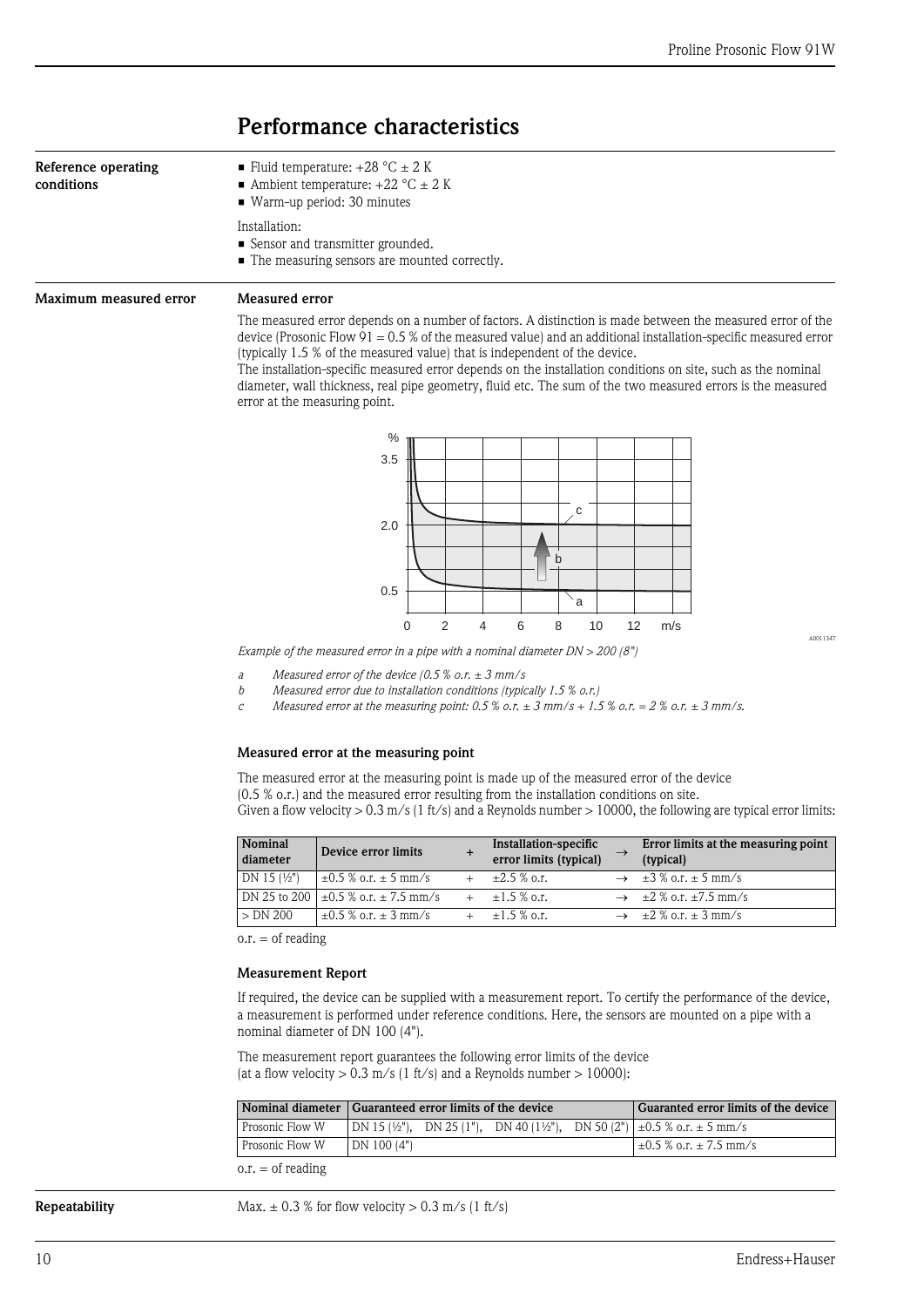## <span id="page-10-0"></span>Operating conditions: installation

### <span id="page-10-1"></span>Installation instructions Mounting location

Correct flow measurement is possible only if the pipe is full. It is preferable to install the sensors in a riser.



! Note! Entrained air or gas bubbles in the measuring tube can result in an increase in measuring errors.

- For this reason, avoid the following mounting locations:
- Highest point of a pipeline. Risk of air accumulating.
- Directly upstream of a free pipe outlet in a vertical pipe. Risk of partial pipe filling.



### **Orientation**

### *Vertical*

Recommended orientation with upward direction of flow (View A). With this orientation, entrained solids will sink and gases will rise away from the sensor when the fluid is stagnant. The piping can be completely drained and protected against solids buildup.

### *Horizontal*

In the recommended installation range in a horizontal installation position (View B), gas and air collections at the pipe cover and problematic deposits at the bottom of the pipe have a smaller influence on measurement.



- *A Vertical B Horizontal*
- *C Recommended installation range max. 120°*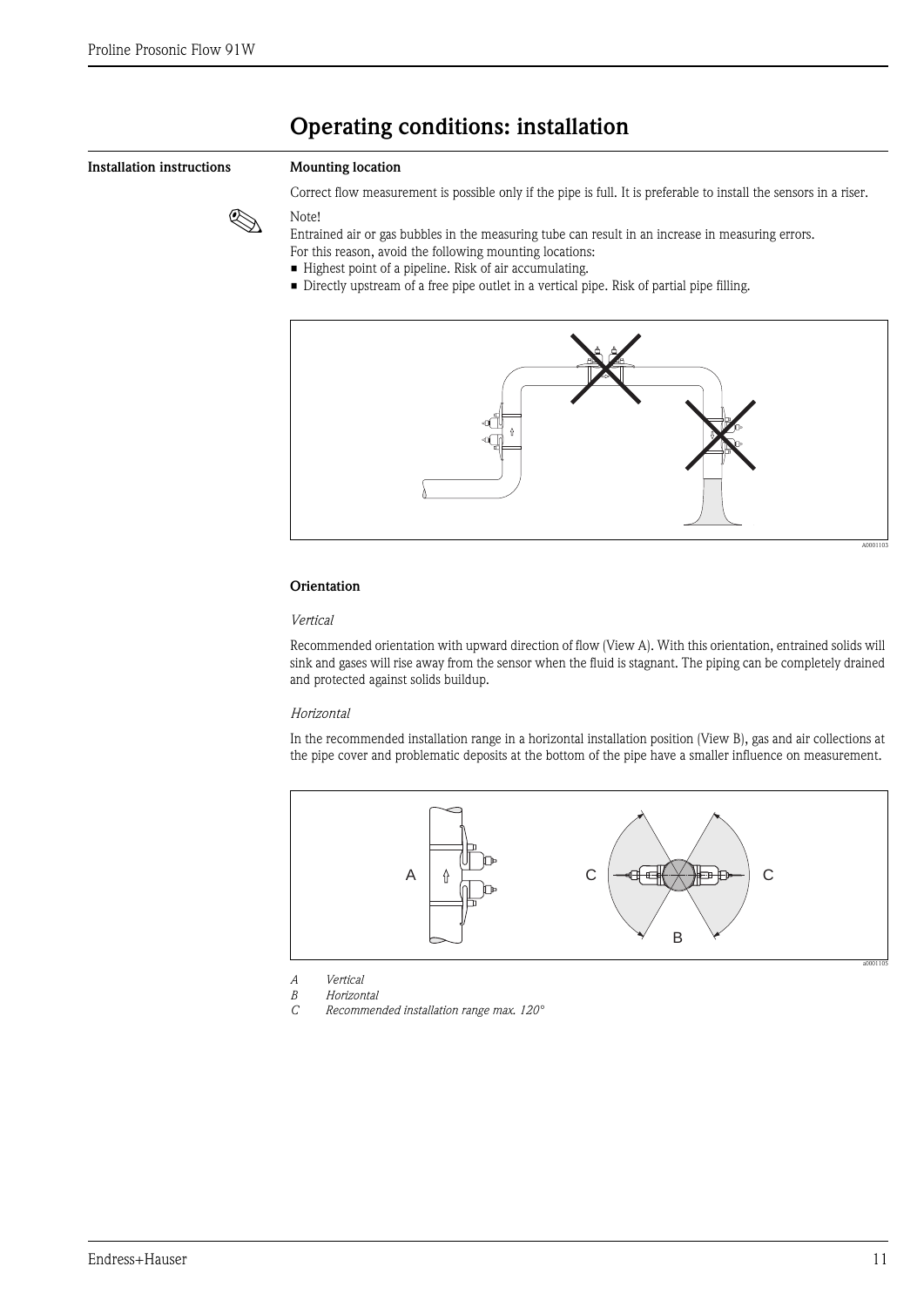<span id="page-11-0"></span>Inlet and outlet runs If possible, install the sensor well clear of assemblies such as valves, T-pieces, elbows, etc. If several flow obstructions are installed, the longest inlet or outlet run must be considered. Compliance with the following requirements for the inlet and outlet runs is recommended to ensure measuring accuracy.



*Inlet and outlet runs (top view)*

- *1 Valve (2/3 open)*
- *2 Pump*
- *3 Two pipe bends in different directions*

<span id="page-11-1"></span>Connection cable Route the cable well clear of electrical machines and switching elements Cable specification  $\rightarrow \Box$  8

## <span id="page-11-2"></span>Operating conditions: environment

<span id="page-11-4"></span><span id="page-11-3"></span>

| Ambient temperature range | Transmitter                                                                                                                                                                                                                                                                                                |
|---------------------------|------------------------------------------------------------------------------------------------------------------------------------------------------------------------------------------------------------------------------------------------------------------------------------------------------------|
|                           | $-25$ to +60 °C (-13 to +140 °F)                                                                                                                                                                                                                                                                           |
|                           | At ambient temperatures below -20 $^{\circ}$ C (-4 $^{\circ}$ F) the readability of the display may be impaired.<br>Install the transmitter at a shady location. Avoid direct sunlight, particularly in warm climatic regions.                                                                             |
|                           | <b>Sensor Prosonic Flow W</b>                                                                                                                                                                                                                                                                              |
|                           | $-20$ to $+80$ °C ( $-4$ to $+176$ °F)<br>Optional: 0 to +130 °C (-32 to +265 °F)                                                                                                                                                                                                                          |
|                           | It is permitted to insulate the sensors mounted on the pipe.                                                                                                                                                                                                                                               |
|                           | Connecting cable (sensor/transmitter)                                                                                                                                                                                                                                                                      |
|                           | ■ Standard (TPE-V): -20 to +80 °C (-4 to 175 °F) (multi core, sensor DN 15 to 65 / ½" to 2½") <sup>(1</sup><br>■ Standard (PVC): -20 to +70 °C (-4 to 158 °F) (single core, sensor DN 504000 /2" to 160")<br>• Optional (PTFE): -40 to +170 °C (-40 to 338 °F) (single core, sensor DN 504000 /2" to 160") |
|                           | It is permitted to insulate the sensors mounted on the pipes.<br>• Mount the transmitter in a shady location and avoid direct sunlight, particulary in warm climatic regions.                                                                                                                              |
|                           | Note!<br><sup>1)</sup> Can be used with the version for $0130$ °C $/-32256$ °F.                                                                                                                                                                                                                            |
| Storage temperature       | The storage temperature corresponds to the operating temperature range of the measuring transmitter and the<br>appropriate measuring sensors and the corresponding sensor cable (see above).                                                                                                               |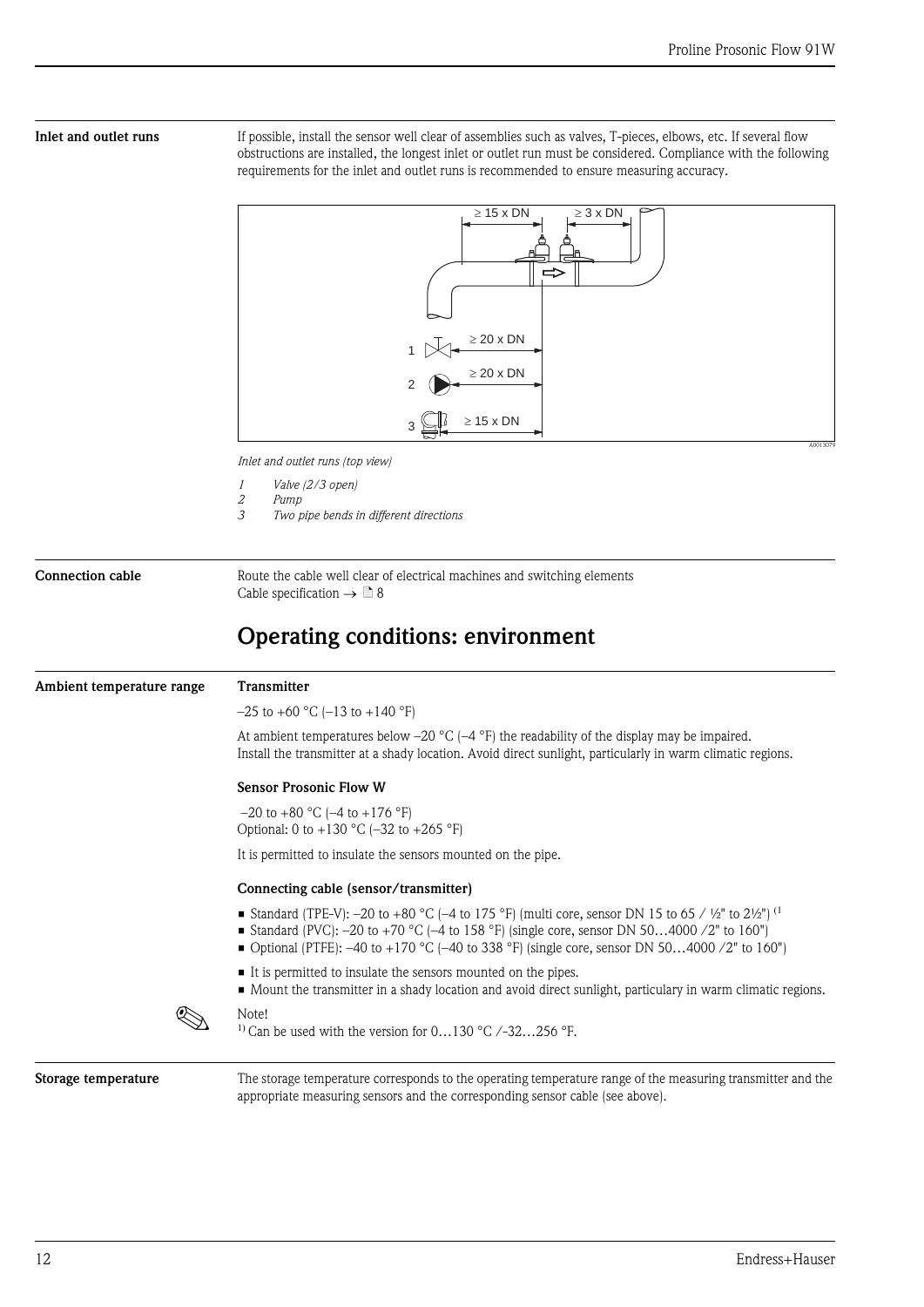<span id="page-12-4"></span><span id="page-12-3"></span><span id="page-12-2"></span><span id="page-12-1"></span><span id="page-12-0"></span>

| Degree of protection                        | <b>Transmitter</b>                                                                                                                                                                                                                                                                                                                                                                                                                                                                                          |
|---------------------------------------------|-------------------------------------------------------------------------------------------------------------------------------------------------------------------------------------------------------------------------------------------------------------------------------------------------------------------------------------------------------------------------------------------------------------------------------------------------------------------------------------------------------------|
|                                             | IP 67 (NEMA 4X)                                                                                                                                                                                                                                                                                                                                                                                                                                                                                             |
|                                             | <b>Sensors</b>                                                                                                                                                                                                                                                                                                                                                                                                                                                                                              |
|                                             | IP 67 (NEMA 4X)<br>Optional: IP 68 (NEMA 6P)                                                                                                                                                                                                                                                                                                                                                                                                                                                                |
| Shock and vibration resistance              | according to IEC 68-2-6                                                                                                                                                                                                                                                                                                                                                                                                                                                                                     |
|                                             | <b>Operating conditions: process</b>                                                                                                                                                                                                                                                                                                                                                                                                                                                                        |
| Medium temperature range                    | $-20$ to $+80$ °C ( $-4$ to $+176$ °F)<br>Optional: 0 to +130 °C (32 to +265 °F)                                                                                                                                                                                                                                                                                                                                                                                                                            |
| Medium pressure range<br>(nominal pressure) | Perfect measurement requires that the static fluid pressure is higher than vapor pressure, to avoid outgasing.                                                                                                                                                                                                                                                                                                                                                                                              |
| <b>Pressure loss</b>                        | There is no pressure loss.                                                                                                                                                                                                                                                                                                                                                                                                                                                                                  |
| <b>Energy Measurement</b>                   | The Prosonic Flow 91W Ultrasonic is well suited for making or retrofitting energy measurement for hot or<br>chilled water systems - often used in conjunction with Endress+Hauser Flow and Energy Manager<br>RMC621/RMS621.<br>The quantity of heat is calculated from the process variable for flow and the differential from the feed and return<br>temperature. Energy Manager can also determine the quantity of heat in water flow from process variable flow<br>and a single temperature measurement. |
|                                             | Installation of delta heat measurement<br>• Temperature measurement takes place via two separate sensors which are directly connected to the<br>Endress+Hauser Energy Manager. (Temperature sensors and Energy Manager supplied separately).<br>• The Prosonic Flow 91W can be installed on either the hot or cold side of the heat exchanger.                                                                                                                                                              |
|                                             |                                                                                                                                                                                                                                                                                                                                                                                                                                                                                                             |

<span id="page-12-6"></span><span id="page-12-5"></span>

*Layout for delta heat measurement of hot or chilled water system*

A0013111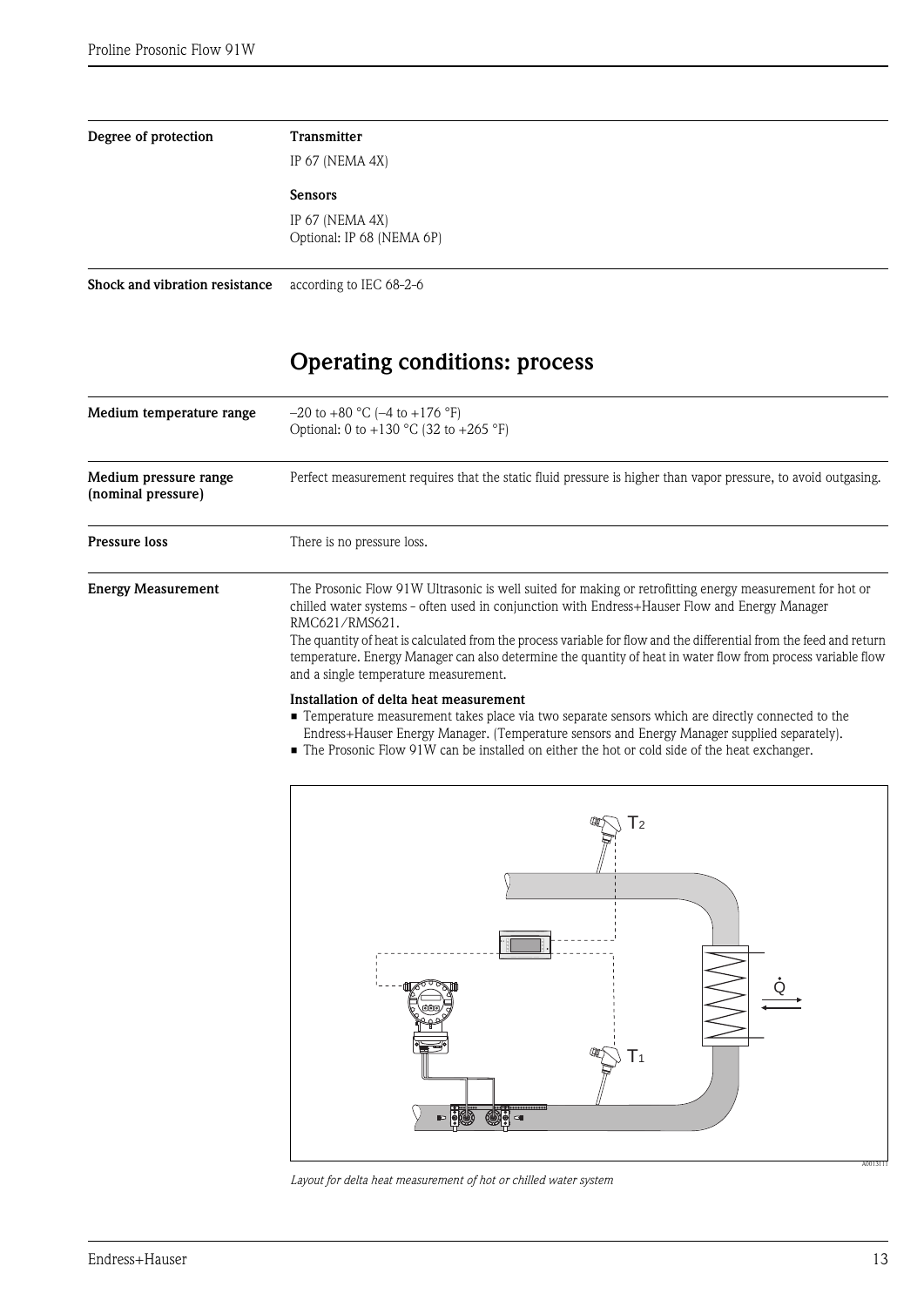# <span id="page-13-0"></span>Mechanical construction

<span id="page-13-1"></span>Design, dimensions Dimensions field housing



### Dimensions pipe mounting

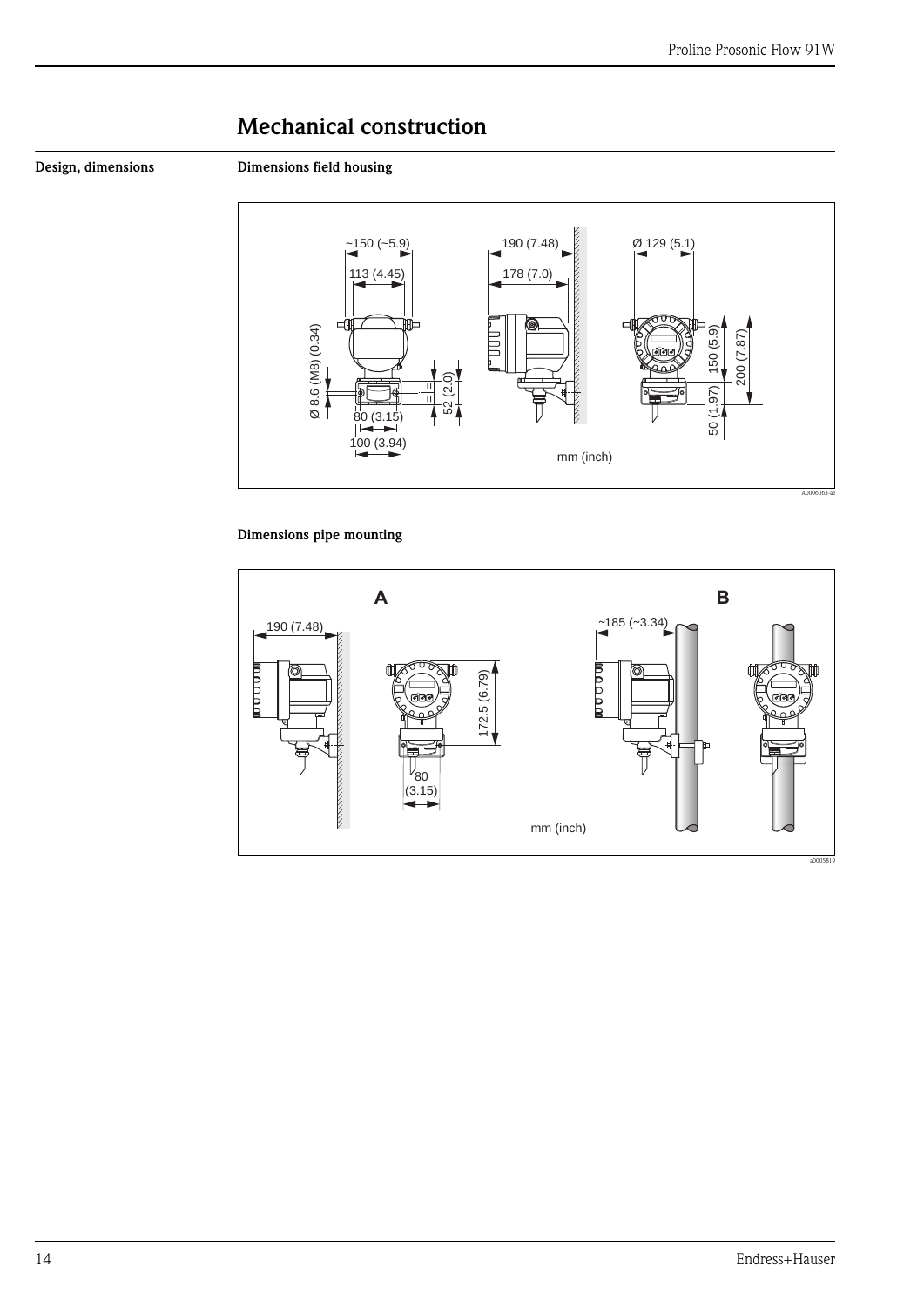### Prosonic Flow W sensor (DN 15 to 65 / ½" to 2½")



*Mounting arrangement for measurement via one traverse*

### *Dimensions in SI units*

| $\overline{\phantom{a}}$<br>-<br>. – | ັບປະ | ∠∟ | $\overline{\omega}$ |  |
|--------------------------------------|------|----|---------------------|--|

All dimensions in [mm]

*Dimensions in US units*

| .,   |       |      |      |                     |       |
|------|-------|------|------|---------------------|-------|
| 2.83 | 13.03 | 1.54 | 1.10 | Q 17<br><b>7.11</b> | 17.72 |

All dimensions in [inch]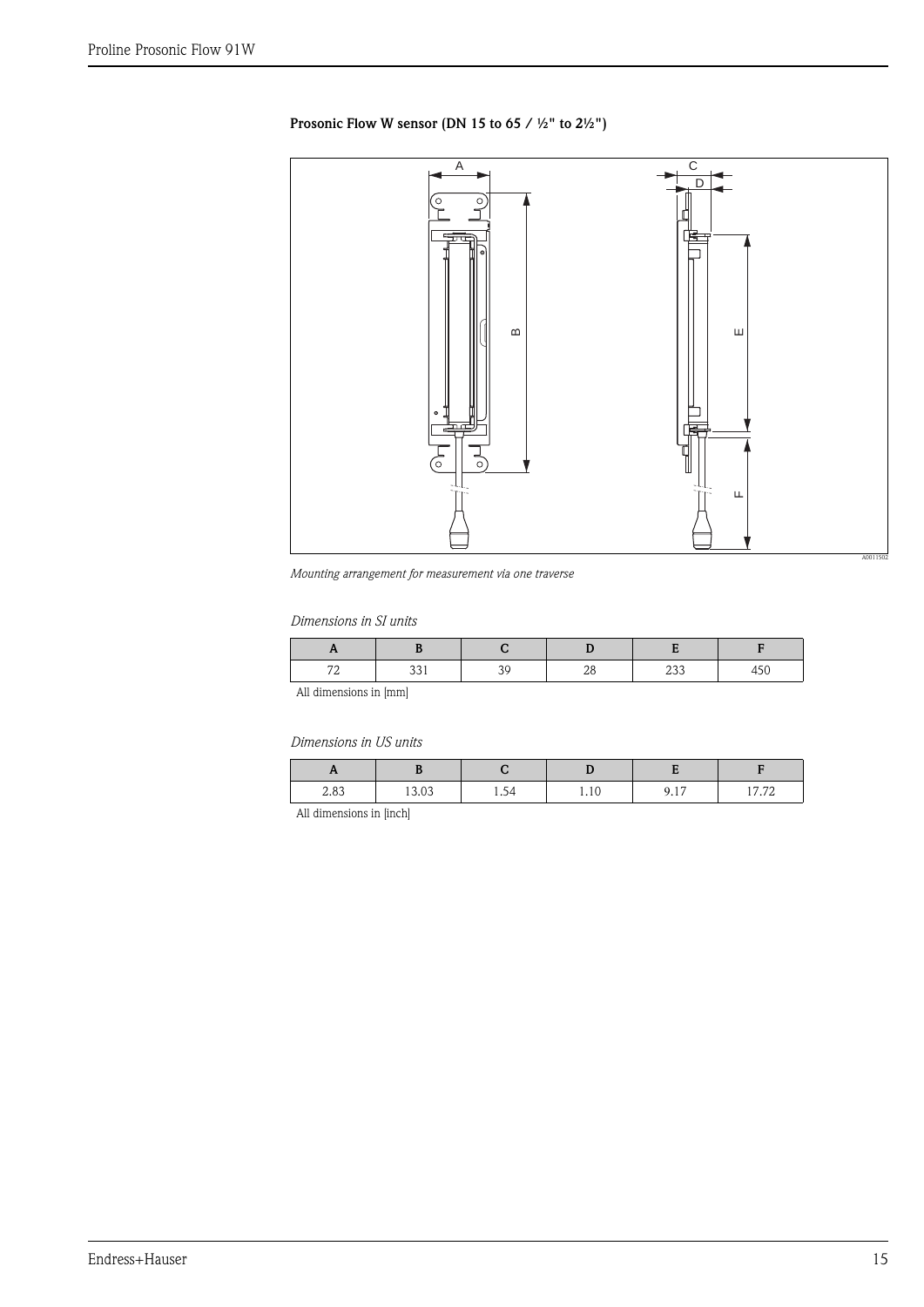### Prosonic Flow W sensor (DN50 to 2000 / 2" to 80")



*Mounting arrangement for measurement via two traverse*

### *Dimensions in SI units*

| 56                                                                                                                                                                                                                                                      | 62 | 145 |                     | $\varnothing$ 58 | Max. 872 |
|---------------------------------------------------------------------------------------------------------------------------------------------------------------------------------------------------------------------------------------------------------|----|-----|---------------------|------------------|----------|
|                                                                                                                                                                                                                                                         |    |     |                     |                  |          |
| Depends on the measuring point conditions (pipe, fluid etc.).<br>Dimension "H" can be determined:<br>$\bullet$ by the transmitter prior to the mounting (Quick Setup or FieldCare)<br>$\blacksquare$ when specifying the flowmeter (online (Applicator) |    |     | Pipe outer diameter |                  |          |

All dimensions in [mm]

### *Dimensions in US units*

| A                                                                                                                                                                                                                                          |      |      |      |                    |                     |
|--------------------------------------------------------------------------------------------------------------------------------------------------------------------------------------------------------------------------------------------|------|------|------|--------------------|---------------------|
| 2.20                                                                                                                                                                                                                                       | 2.44 | 5.71 | 4.37 | $\varnothing$ 2.28 | Max. 34.3           |
|                                                                                                                                                                                                                                            |      |      |      |                    |                     |
| Depends on the measuring point conditions (pipe, fluid etc.).<br>Dimension "H" can be determined:<br>$\bullet$ by the transmitter prior to the mounting (Quick Setup or FieldCare)<br>• when specifying the flowmeter (online (Applicator) |      |      |      |                    | Pipe outer diameter |

All dimensions in [inch]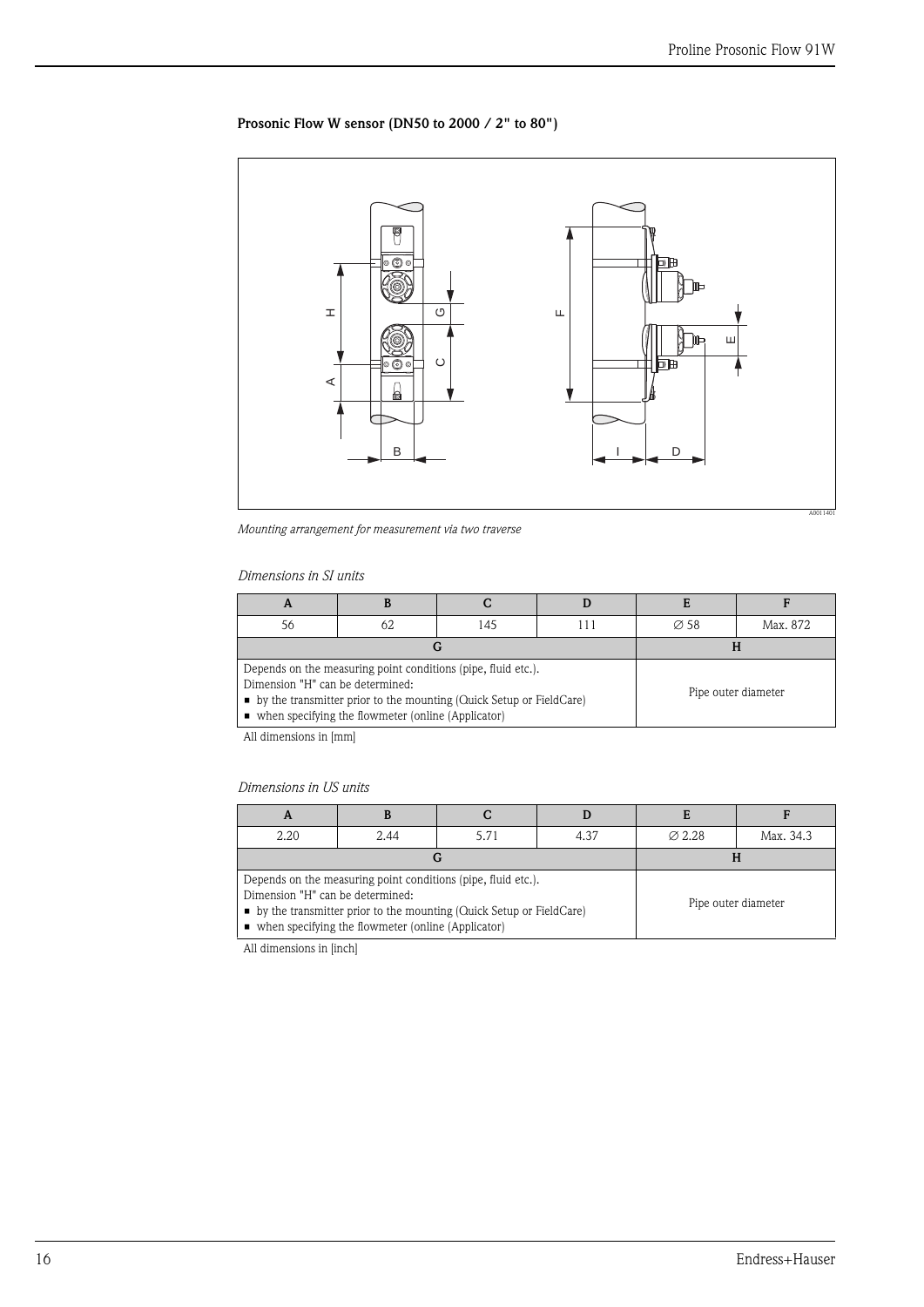### Prosonic Flow W sensor (DN50 to 2000 / 2" to 80")



*Mounting arrangement for measurement via one traverse*

### *Dimensions in SI units*

| A                                |                                                                                                                                                                                                             |     |                     |                  |          |
|----------------------------------|-------------------------------------------------------------------------------------------------------------------------------------------------------------------------------------------------------------|-----|---------------------|------------------|----------|
| 56                               | 62                                                                                                                                                                                                          | 145 |                     | $\varnothing$ 58 | Max. 872 |
|                                  | G                                                                                                                                                                                                           |     |                     |                  |          |
| Dimension "H" can be determined: | Depends on the measuring point conditions (pipe, fluid etc.).<br>• by the transmitter prior to the mounting (Quick Setup or FieldCare)<br>$\blacksquare$ when specifying the flowmeter (online (Applicator) |     | Pipe outer diameter |                  |          |

All dimensions in [mm]

### *Dimensions in US units*

| A                                                                                                                                                                                                                                  |      |       |      |                    |                     |
|------------------------------------------------------------------------------------------------------------------------------------------------------------------------------------------------------------------------------------|------|-------|------|--------------------|---------------------|
| 2.20                                                                                                                                                                                                                               | 2.44 | 5 7 1 | 4.37 | $\varnothing$ 2.28 | Max. 34.3           |
|                                                                                                                                                                                                                                    |      |       |      |                    |                     |
| Depends on the measuring point conditions (pipe, fluid etc.).<br>Dimension "H" can be determined:<br>• by the transmitter prior to the mounting (Quick Setup or FieldCare)<br>• when specifying the flowmeter (online (Applicator) |      |       |      |                    | Pipe outer diameter |

All dimensions in [inch]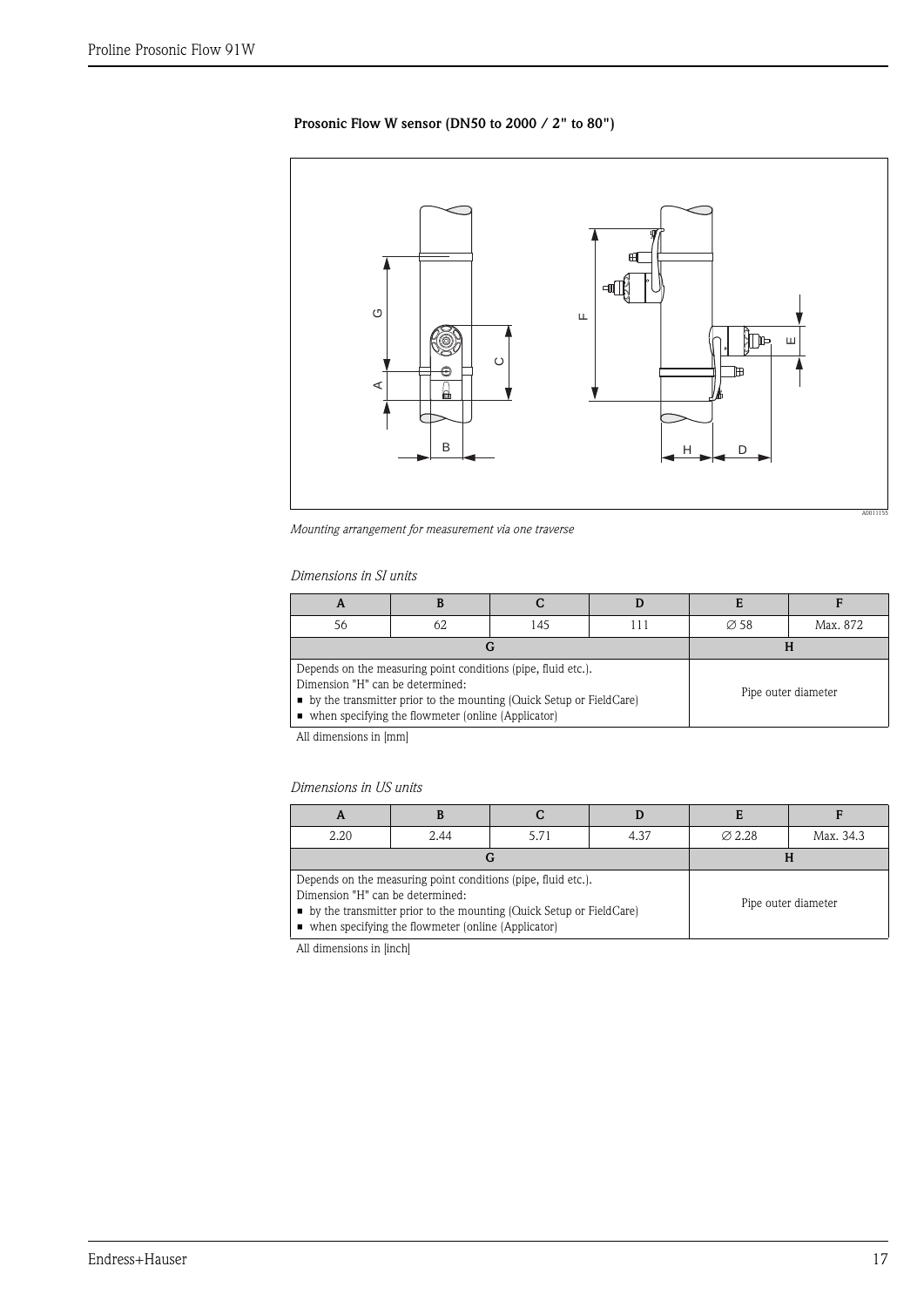<span id="page-17-1"></span><span id="page-17-0"></span>

| Weight                    | Transmitter housing: $2.4 \text{ kg} (5.2 \text{ lb})$<br>• Flowrate measuring sensors W (clamp-on) incl. mounting rail and tensioning bands: 2.8 kg (6.2 lb)                                           |  |  |  |  |
|---------------------------|---------------------------------------------------------------------------------------------------------------------------------------------------------------------------------------------------------|--|--|--|--|
| <b>Materials</b>          | <b>Transmitter</b>                                                                                                                                                                                      |  |  |  |  |
|                           | Wall-mounted housing: powder-coated die-cast aluminum                                                                                                                                                   |  |  |  |  |
|                           | Sensor                                                                                                                                                                                                  |  |  |  |  |
|                           | ■ Sensor holder: stainless steel 1.4308/CF-8<br>Sensor housing: stainless steel 1.4301/304<br>Strapping bands/bracket: stainless steel 1.4301/304<br>Sensor contact surfaces: chemically stable plastic |  |  |  |  |
|                           | Connecting cable (sensor/transmitter)                                                                                                                                                                   |  |  |  |  |
|                           | ■ PVC/TPE-V connecting cable<br>- Cable sheath: PVC/TPE-V<br>$-$ Cable connector: nickeled brass 2.0401/C38500                                                                                          |  |  |  |  |
|                           | Human interface                                                                                                                                                                                         |  |  |  |  |
| Display elements          | • Liquid crystal display: illuminated, two lines each with 16 characters<br>• Custom configuration for presenting different measured values and status variables<br>$\blacksquare$ 1 totalizer          |  |  |  |  |
| <b>Operating elements</b> | Local operation via three operating keys $[\square, \square]$                                                                                                                                           |  |  |  |  |

<span id="page-17-6"></span>

Language group English, German, Spanish, Italian, French

<span id="page-17-5"></span><span id="page-17-4"></span><span id="page-17-3"></span><span id="page-17-2"></span>Remote operation **C** Operation via HART protocol and FieldCare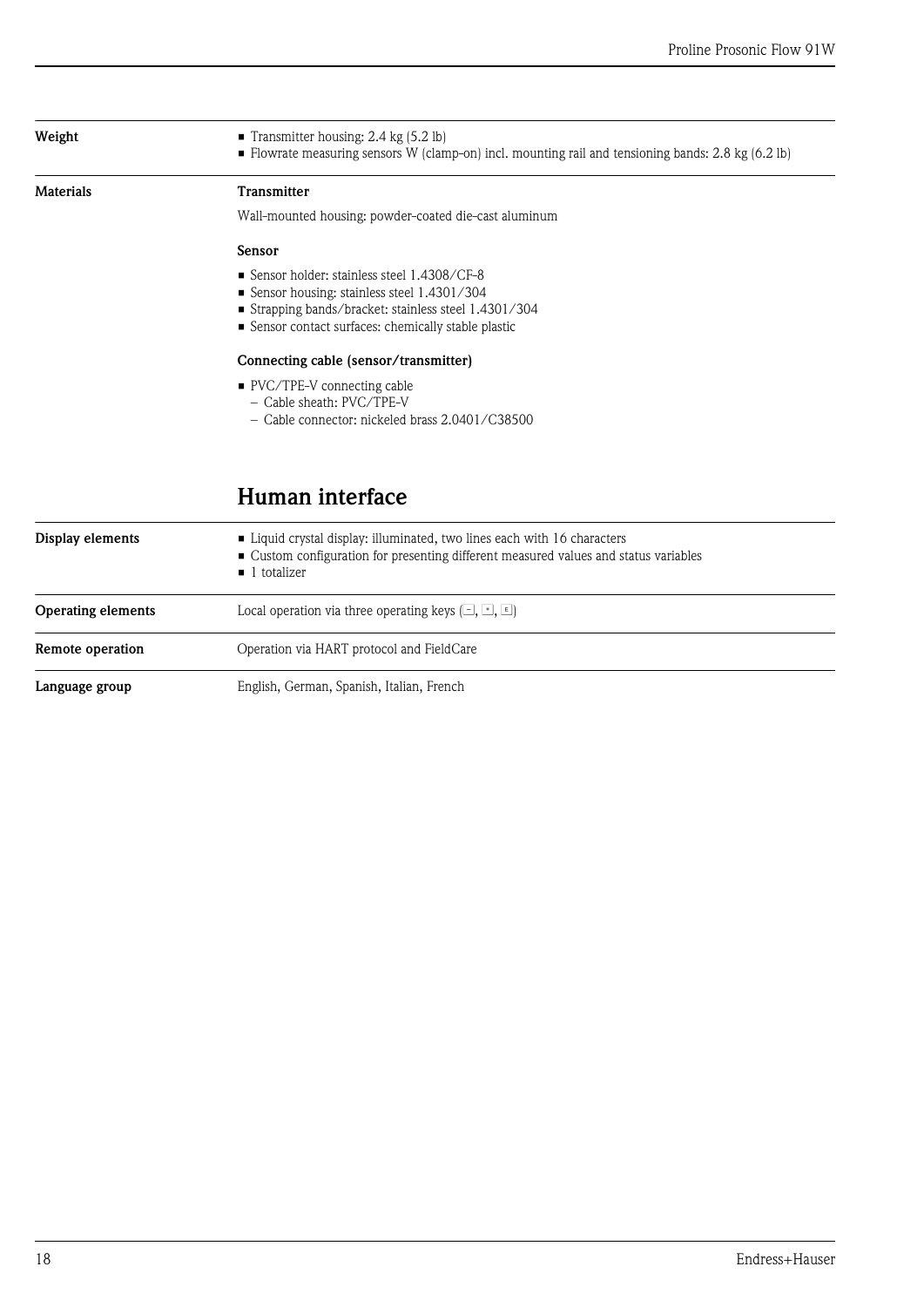# <span id="page-18-0"></span>Certificates and approvals

<span id="page-18-4"></span><span id="page-18-3"></span><span id="page-18-2"></span><span id="page-18-1"></span>

| CE mark                           | The measuring system is in conformity with the statutory requirements of the EC Directives.<br>Endress+Hauser confirms successful testing of the device by affixing to it the CE mark.                                                 |
|-----------------------------------|----------------------------------------------------------------------------------------------------------------------------------------------------------------------------------------------------------------------------------------|
| C-Tick mark                       | The measuring system is in conformity with the EMC requirements of the Australian Communications and<br>Media Authority (ACMA).                                                                                                        |
| Ex approval                       | Information about currently available Ex versions (FM, CSA) can be supplied by your Endress+Hauser Sales<br>Center on request. All explosion protection data are given in a separate documentation which is available upon<br>request. |
| Other standards and<br>guidelines | $\blacksquare$ EN 60529<br>Degrees of protection provided by enclosures (IP code)                                                                                                                                                      |
|                                   | $\blacksquare$ EN 61010-1<br>Safety requirements for electrical equipment for measurement, control and laboratory use                                                                                                                  |
|                                   | ■ IEC/EN 61326<br>"Emission in accordance with Class A requirements".<br>Electromagnetic compatibility (EMC requirements).                                                                                                             |
|                                   | $\blacksquare$ ANSI/ISA-S82.01<br>Safety Standard for Electrical and Electronic Test, Measuring, Controlling and Related<br>Equipment - General Requirements. Pollution Degree 2, Installation Category II.                            |
|                                   | CAN/CSA-C22.2 No. 1010.1-92<br>Safety Requirements for Electrical Equipment for Measurement and Control and Laboratory Use.<br>Pollution degree 2                                                                                      |
|                                   | $\blacksquare$ NAMUR NE 21<br>Electromagnetic compatibility (EMC) of industrial process and laboratory control equipment.                                                                                                              |
|                                   | NAMURNE <sub>43</sub><br>Standardization of the signal level for the breakdown information of digital transmitters with analog output<br>signal.                                                                                       |
|                                   | $\blacksquare$ NAMUR NE 53<br>Software of field devices and signal-processing devices with digital electronics.                                                                                                                        |
|                                   |                                                                                                                                                                                                                                        |

# <span id="page-18-5"></span>Ordering information

The Endress+Hauser service organization can provide detailed ordering information and information on the order codes on request.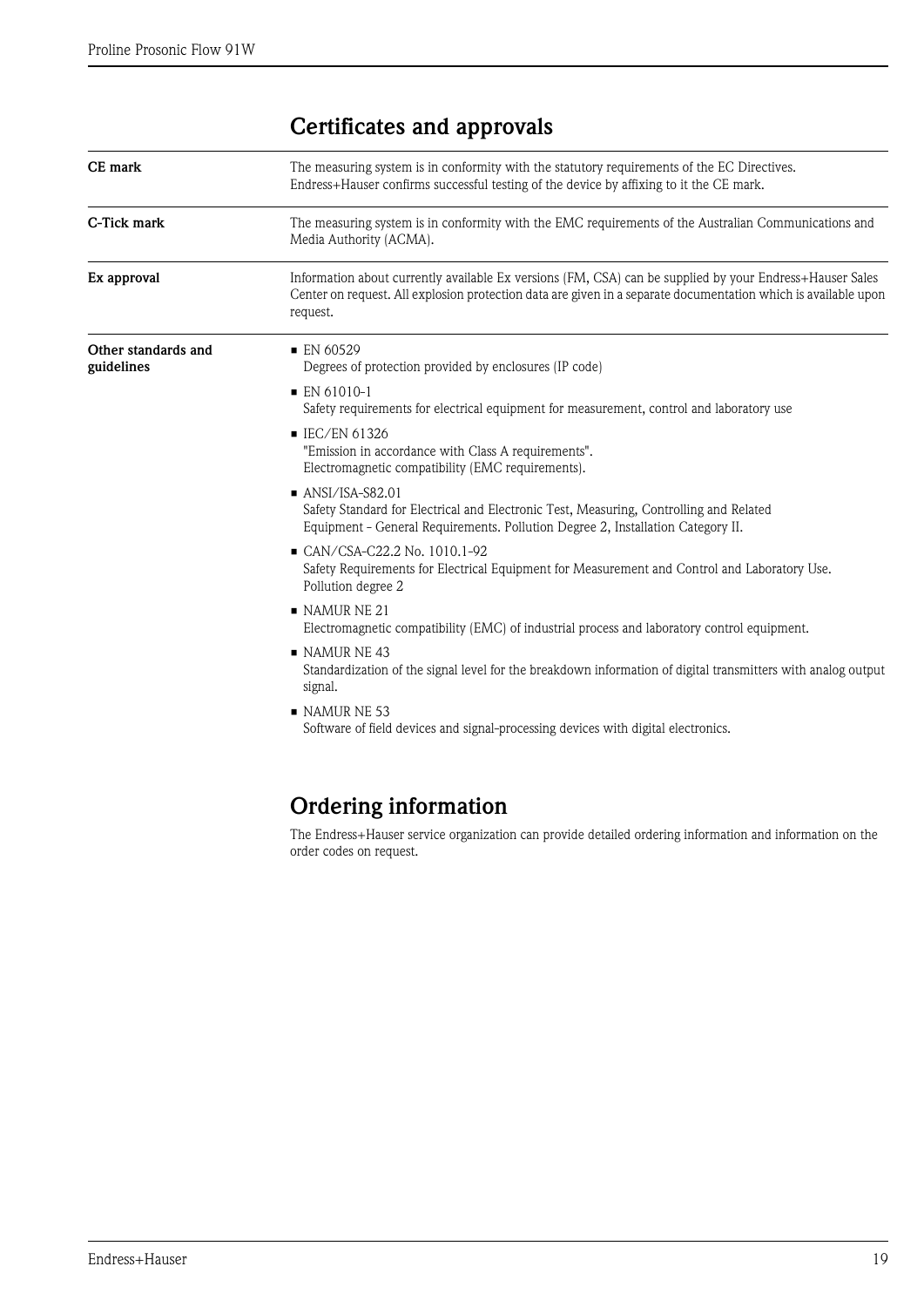## <span id="page-19-0"></span>Accessories

Various accessories, which can be ordered separately from Endress+Hauser, are available for the transmitter and the sensor. The Endress+Hauser service organization can provide detailed information on the order codes on request.

<span id="page-19-1"></span>

| Device-specific accessories | Accessory                                                                          | Description                                                                                                                                                    | Order code                    |
|-----------------------------|------------------------------------------------------------------------------------|----------------------------------------------------------------------------------------------------------------------------------------------------------------|-------------------------------|
|                             | Sensor W<br>(DN 15 to 65, $\frac{1}{2}$ " to $2\frac{1}{2}$ ")<br>Clamp-on version | DN 15 to 65, -20 to +80 °C ( $\frac{1}{2}$ " to 2 $\frac{1}{2}$ ", -4 to +176 °F), 5.0 MHz<br>$\blacksquare$ IP 67 / NEMA 4X<br>$\blacksquare$ IP 68 / NEMA 6P | $DK9WS - 1*$<br>DK9WS – $3*$  |
|                             |                                                                                    | DN 15 to 65, 0 to +130 °C ( $\frac{1}{2}$ " to 2 $\frac{1}{2}$ ", +32 to +266 °F), 5.0 MHz<br>$\blacksquare$ IP 67 / NEMA 4X<br>$\blacksquare$ IP 68 / NEMA 6P | DK9WS - $2*$<br>$DK9WS - 4*$  |
|                             | Sensor W<br>(DN 50 to 4000, (2" to 157")<br>Clamp-on version                       | DN 50 to 300, $-20$ to $+80$ °C (2" to 12", $-4$ to $+176$ °F), 2.0 MHz<br>$\blacksquare$ IP 67 / NEMA 4X<br>$\blacksquare$ IP 68 / NEMA 6P                    | $DK9WS - B*$<br>$DK9WS - N^*$ |
|                             |                                                                                    | DN 100 to 4000, -20 to +80 °C (4" to 160", -4 to +176 °F), 1.0 MHz<br>$\blacksquare$ IP 67 / NEMA 4X<br>$\blacksquare$ IP 68 / NEMA 6P                         | $DK9WS - A*$<br>$DK9WS - M*$  |
|                             |                                                                                    | DN 100 to 4000, 0 to +130 °C (4" to 160", +32 to +266 °F), 1.0 MHz<br>$\blacksquare$ IP 67 / NEMA 4X                                                           | $DK9WS - P*$                  |
|                             |                                                                                    | DN 50 to 300, 0 to +130 °C (2" to 12", +32 to +266 °F), 2.0 MHz<br>$\blacksquare$ IP 67 / NEMA 4X                                                              | $DK9WS - S^*$                 |
|                             |                                                                                    | DN 100 to 4000, -20 to +80 °C (4" to 160", -4 to +176 °F), 0.5 MHz<br>$\blacksquare$ IP 67 / NEMA 4X<br>$\blacksquare$ IP 68 / NEMA 6P                         | $DK9WS - R*$<br>$DK9WS - T^*$ |

### <span id="page-19-2"></span>Device-specific accessories

| Accessory                                  | Description                                                                                                                                                                                                                                                                         | Order code                                                                     |
|--------------------------------------------|-------------------------------------------------------------------------------------------------------------------------------------------------------------------------------------------------------------------------------------------------------------------------------------|--------------------------------------------------------------------------------|
| Mounting kit for<br>aluminum field housing | Mounting kit for wall-mount housing.                                                                                                                                                                                                                                                | $DKQWM - C$                                                                    |
| Sensor holder set                          | Prosonic Flow W (DN 15 to 65, $\frac{1}{2}$ " to $2\frac{1}{2}$ ")<br>Sensor holder, clamp-on version<br>Prosonic Flow W (DN 50 to 4000, 2" to 160")<br>Sensor holder, fixed retaining nut, clamp-on version<br>٠<br>Sensor holder, detachable retaining nut, clamp on version<br>٠ | $DK9SH - 1$<br>$DK9SH - A$<br>DK9SH - B                                        |
| Clamp-on installation set                  | Sensor fastening for Prosonic Flow W<br>(DN 15 to 65, $\frac{1}{2}$ " to 2 $\frac{1}{2}$ ")<br>U-Bolt DN15-32 (1/2 to 1 1/4")<br>Strapping bands DN 40 to 65 (1 $\frac{1}{2}$ to 2 $\frac{1}{2}$ ")                                                                                 | $DK9IC - 11*$<br>$DK9IC - 21*$                                                 |
|                                            | (DN 50 to 4000, 2" to 160")<br>■ Without sensor fastening<br>Strapping bands DN 50 to 200 $(2"$ to 8")<br>Strapping bands DN 200 to 600 (8" to $24"$ )<br>Strapping bands DN 600 to 2000 (24" to 80")<br>Strapping bands DN 2000 to 4000 (80" to $160"$ )                           | $DK9IC - A*$<br>$DK9IC - B*$<br>$DK9IC - C^*$<br>$DK9IC - D*$<br>$DKQIC - E^*$ |
|                                            | ■ Without mounting tools<br>Spacing ruler DN 50 to 200 $(2"$ to 8")<br>Spacing ruler DN 200 to 600 (8" to 24")<br>Eastener, 1 Traverse DN 50 to 4000 $(2"$ to 160")                                                                                                                 | $DKQIC - *1$<br>$DK9IC - 2$<br>$DK9IC - 3$<br>$DK9IC - *6$                     |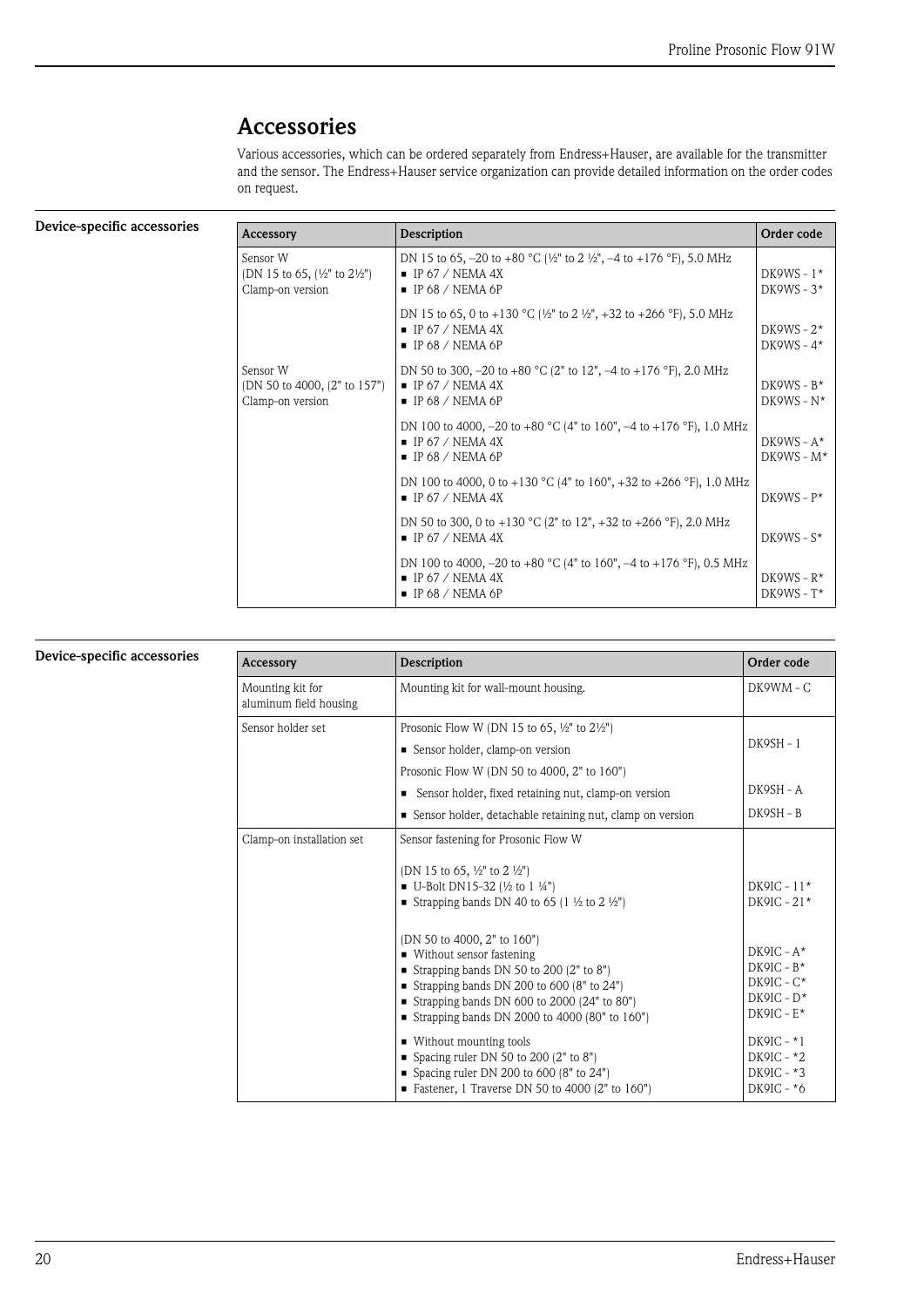<span id="page-20-1"></span>

| Accessory                               | <b>Description</b>                                                                                                                                                                                                                                                                                                                                                                                                                                                                                                                                                                                                                                                                                                                      | Order code                                                                                                                          |
|-----------------------------------------|-----------------------------------------------------------------------------------------------------------------------------------------------------------------------------------------------------------------------------------------------------------------------------------------------------------------------------------------------------------------------------------------------------------------------------------------------------------------------------------------------------------------------------------------------------------------------------------------------------------------------------------------------------------------------------------------------------------------------------------------|-------------------------------------------------------------------------------------------------------------------------------------|
| Conduit adapter for<br>connecting cable | Prosonic Flow W (DN 15 to 65, $\frac{1}{2}$ " to 2 $\frac{1}{2}$ ")<br>• Conduit adapter incl. cable entry $M20 \times 1,5$<br>Conduit adapter incl. cable entry $\frac{1}{2}$ " NPT<br>■ Conduit adapter incl. cable entry G $\frac{1}{2}$ "                                                                                                                                                                                                                                                                                                                                                                                                                                                                                           | DK9CB - AA1<br>DK9CB - AA2<br>DK9CB - AA3                                                                                           |
|                                         | Prosonic Flow W (DN 50 to 4000, 2" to 160")<br>• Conduit adapter incl. cable entry M20 $\times$ 1.5<br>Conduit adapter incl. cable entry $\frac{1}{2}$ " NPT<br>Conduit adapter incl. cable entry G $\frac{1}{2}$ "                                                                                                                                                                                                                                                                                                                                                                                                                                                                                                                     | DK9CB-AB1<br>DK9CB - AB2<br>DK9CB - AB3                                                                                             |
| Connecting cable                        | For sensor DN 15 to 65, $\frac{1}{2}$ " to 2 $\frac{1}{2}$ "<br>5 m (16 ft) sensor cable, TPE-V, -20 to +70 °C (-4 to 158 °F)<br>10 m (33 ft) sensor cable, TPE-V, -20 to +70 °C (-4 to 158 °F)<br>15 m (49 ft) sensor cable, TPE-V, -20 to +70 °C (-4 to 158 °F)<br>30 m (98 ft) sensor cable, TPE-V, -20 to +70 °C (-4 to 158 °F)<br>For sensor DN 50 to 4000, 2" to 160"<br>5 m (16 ft) sensor cable, PVC, $-20$ to $+70$ °C ( $-4$ to 158 °F)<br>10 m (33 ft) sensor cable, PVC, $-20$ to $+70$ °C ( $-4$ to 158 °F)<br>15 m (49 ft) sensor cable, PVC, -20 to +70 °C (-4 to 158 °F)<br>30 m (98 ft) sensor cable, PVC, $-20$ to $+70$ °C ( $-4$ to 158 °F)<br>60 m (197 ft) sensor cable, PVC, $-20$ to $+70$ °C ( $-4$ to 158 °F) | DK9SS - AAA<br>DK9SS - AAB<br>DK9SS - AAC<br>DK9SS - AAD<br>DK9SS - ABA<br>DK9SS - ABB<br>DK9SS - ABC<br>DK9SS - ABD<br>DK9SS - ABI |
| Acoustic coupling fluid                 | ■ Coupling fluid 0 to 170 °C (+32 to 338 °F), Standard<br>■ Adhesive coupling fluid $-40$ to $+80$ °C ( $-40$ to 176 °F)<br>■ Water-soluble coupling fluid $-20$ to $+80$ °C ( $-4$ to 176 °F)<br>■ Coupling fluid DDU 19, $-20$ to $+60$ °C ( $-4$ to 140 °F)<br>■ Coupling fluid $-40$ to $+100$ °C ( $-40$ to 212 °F), Standard,<br>type MBG2000                                                                                                                                                                                                                                                                                                                                                                                     | $DK9CM - 2$<br>$DK9CM - 3$<br>$DK9CM - 4$<br>$DK9CM - 6$<br>$DK9CM - 7$                                                             |

### <span id="page-20-0"></span>Communication-specific accessories

| Accessory                                       | <b>Description</b>                                                                                                                                                                                                                                                                                                                                                                                                                                                                                                                                                                  | Order code         |
|-------------------------------------------------|-------------------------------------------------------------------------------------------------------------------------------------------------------------------------------------------------------------------------------------------------------------------------------------------------------------------------------------------------------------------------------------------------------------------------------------------------------------------------------------------------------------------------------------------------------------------------------------|--------------------|
| <b>HART</b> Communicator<br>Field Xpert SFX 100 | Handheld terminal for remote configuration and for obtaining<br>measured values via the HART current output (4 to 20 mA).<br>Contact your Endress+Hauser representative for more<br>information.                                                                                                                                                                                                                                                                                                                                                                                    | $SFX100 -$ ******* |
| Fieldgate FXA320                                | Gateway for remote interrogation of HART sensors and actuators<br>via Web browser:<br>■ 2-channel analog input (4 to 20 mA)<br>• 4 binary inputs with event counter function and frequency<br>measurement<br>Communication via modem, Ethernet or GSM<br>■ Visualization via Internet/Intranet in the Web browser and/or<br>WAP cellular phone<br>• Limit value monitoring with alarm signaling via e-mail or SMS<br>Synchronized time stamping of all measured values.                                                                                                             | FXA320 - *****     |
| Fieldgate FXA520                                | Gateway for remote interrogation of HART sensors and actuators<br>via Web browser:<br>• Web server for remote monitoring of up to 30 measuring points<br>• Intrinsically safe version [EEx ia]IIC for applications in<br>hazardous areas<br>• Communication via modem, Ethernet or GSM<br>■ Visualization via Internet/Intranet in the Web browser and/or<br>WAP cellular phone<br>• Limit value monitoring with alarm signaling via e-mail or SMS<br>• Synchronized time stamping of all measured values<br>Remote diagnosis and remote configuration of<br>connected HART devices | FXA520 - ****      |
| <b>FXA195</b>                                   | The Commubox FXA195 connects intrinsically safe Smart<br>transmitters with HART protocol to the USB port of a personal<br>computer. This makes the remote operation of the transmitters<br>possible with the aid of configuration programs (e.g. FieldCare).<br>Power is supplied to the Commubox by means of the USB port                                                                                                                                                                                                                                                          | $FXA195 -$ *       |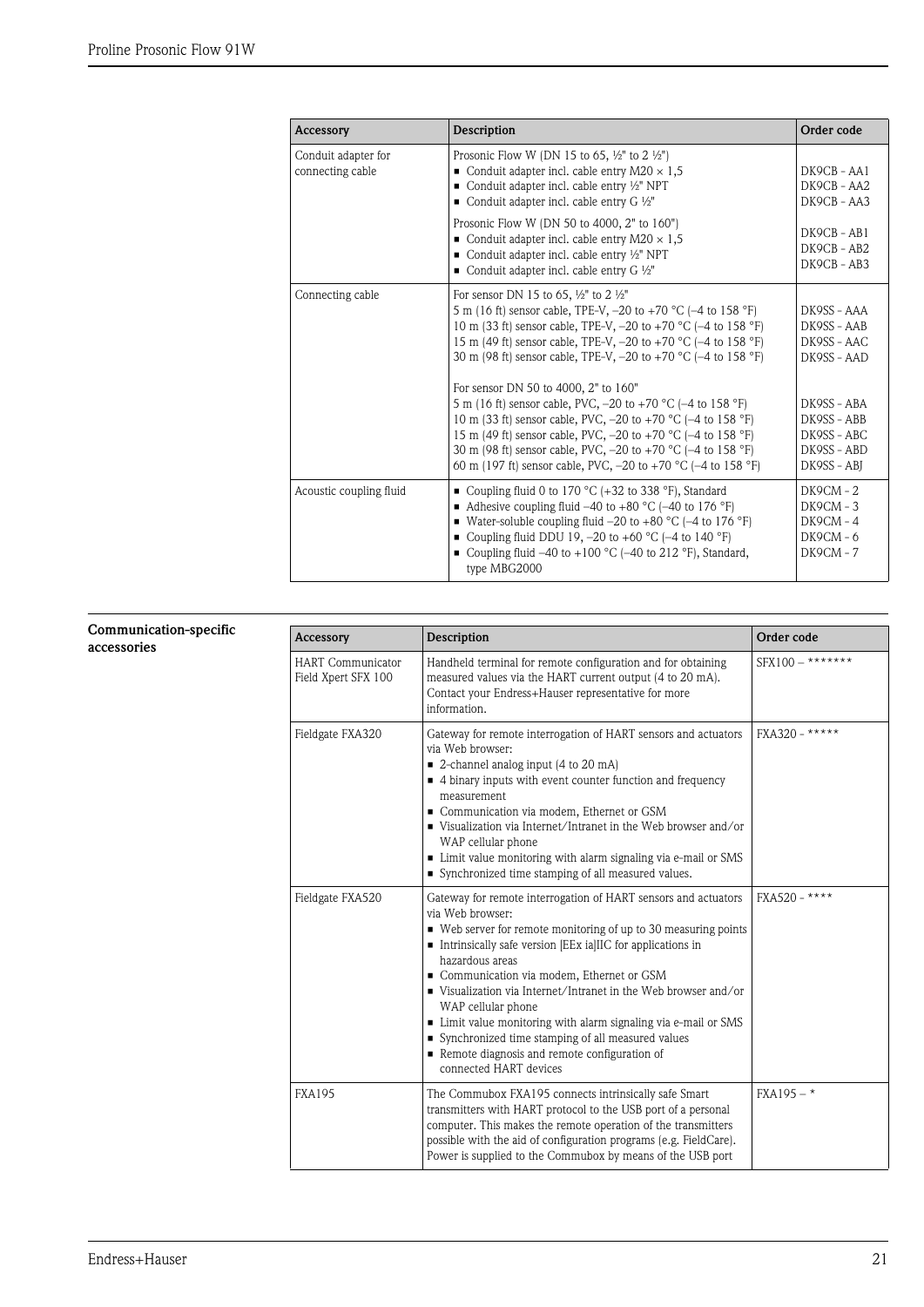<span id="page-21-0"></span>Service-specific accessories

| Accessory                               | <b>Description</b>                                                                                                                                                                                                                                                                                                                                                                                                                                                                                                                                                                                                                                                                                                                                                                                   | Order code                                                                 |
|-----------------------------------------|------------------------------------------------------------------------------------------------------------------------------------------------------------------------------------------------------------------------------------------------------------------------------------------------------------------------------------------------------------------------------------------------------------------------------------------------------------------------------------------------------------------------------------------------------------------------------------------------------------------------------------------------------------------------------------------------------------------------------------------------------------------------------------------------------|----------------------------------------------------------------------------|
| Applicator                              | Software for selecting and planning flowmeters.<br>The Applicator can be downloaded from the Internet or<br>ordered on CD-ROM for installation on a local PC.<br>Contact your Endress+Hauser representative for more<br>information.                                                                                                                                                                                                                                                                                                                                                                                                                                                                                                                                                                 | $DXA80 - *$                                                                |
| Fieldcheck                              | Tester/simulator for testing flowmeters in the field.<br>When used in conjunction with the "FieldCare" software<br>package, test results can be imported into a database, printed<br>out and used for official certification.<br>Contact your Endress+Hauser representative for more<br>information.                                                                                                                                                                                                                                                                                                                                                                                                                                                                                                 | 50098801                                                                   |
| FieldCare                               | FieldCare is Endress+Hauser's FDT-based plant asset<br>management tool. It can configure all intelligent field units<br>in your system and helps you manage them.<br>By using the status information, it is also a simple but<br>effective way of checking their status and condition.                                                                                                                                                                                                                                                                                                                                                                                                                                                                                                               | See the product page on the<br>Endress+Hauser Web site:<br>www.endress.com |
| <b>FXA291</b>                           | Service interface from the measuring device to the PC for<br>operation via FieldCare.                                                                                                                                                                                                                                                                                                                                                                                                                                                                                                                                                                                                                                                                                                                | $FXA291 -$ *                                                               |
| Memograph M graphic<br>display recorder | The Memograph M graphic display recorder provides<br>information on all the relevant process variables. Measured<br>values are recorded correctly, limit values are monitored and<br>measuring points analyzed. The data are stored in the 256<br>MB internal memory and also on a DSD card or USB stick.<br>Memograph M boasts a modular design, intuitive operation<br>and a comprehensive security concept. The ReadWin <sup>®</sup> 2000<br>PC software is part of the standard package and is used for<br>configuring, visualizing and archiving the data captured.<br>The mathematics channels which are optionally available<br>enable continuous monitoring of specific power<br>consumption, boiler efficiency and other parameters which<br>are important for efficient energy management. | RSG40-*************                                                        |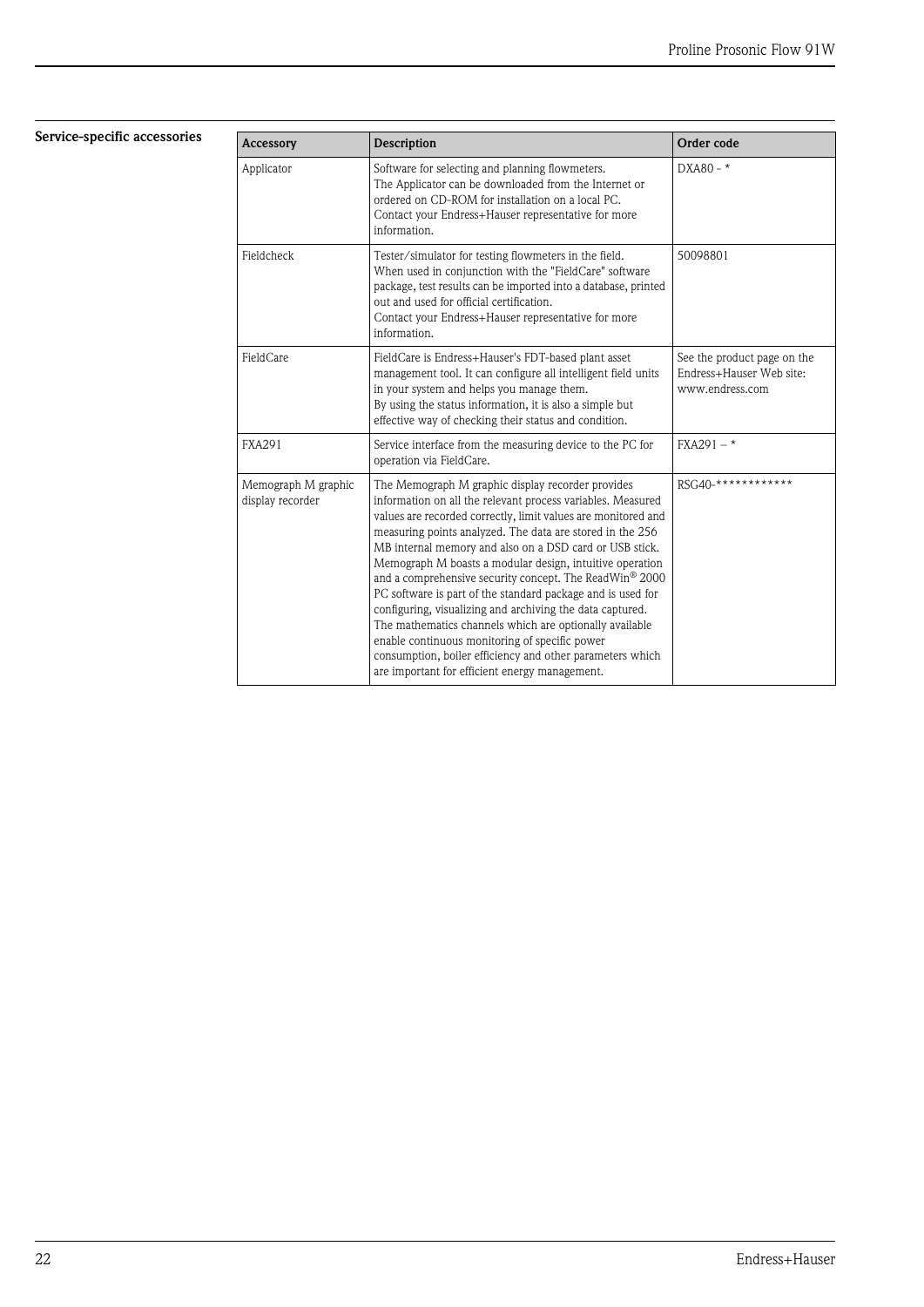## <span id="page-22-0"></span>Documentation

- Flow measurement (FA005D/06)
- Operating Instructions for Prosonic Flow 91 (BA100D/06)
- Supplementary documentation on Ex-ratings: FM, CSA

# <span id="page-22-1"></span>Registered trademarks

HART®

Registered trademark of HART Communication Foundation, Austin, USA

HistoROM™, T-DAT™, FieldCare®, Field Xpert™, Fieldcheck® Registered or registration-pending trademarks of Endress+Hauser Flowtec AG, Reinach, CH